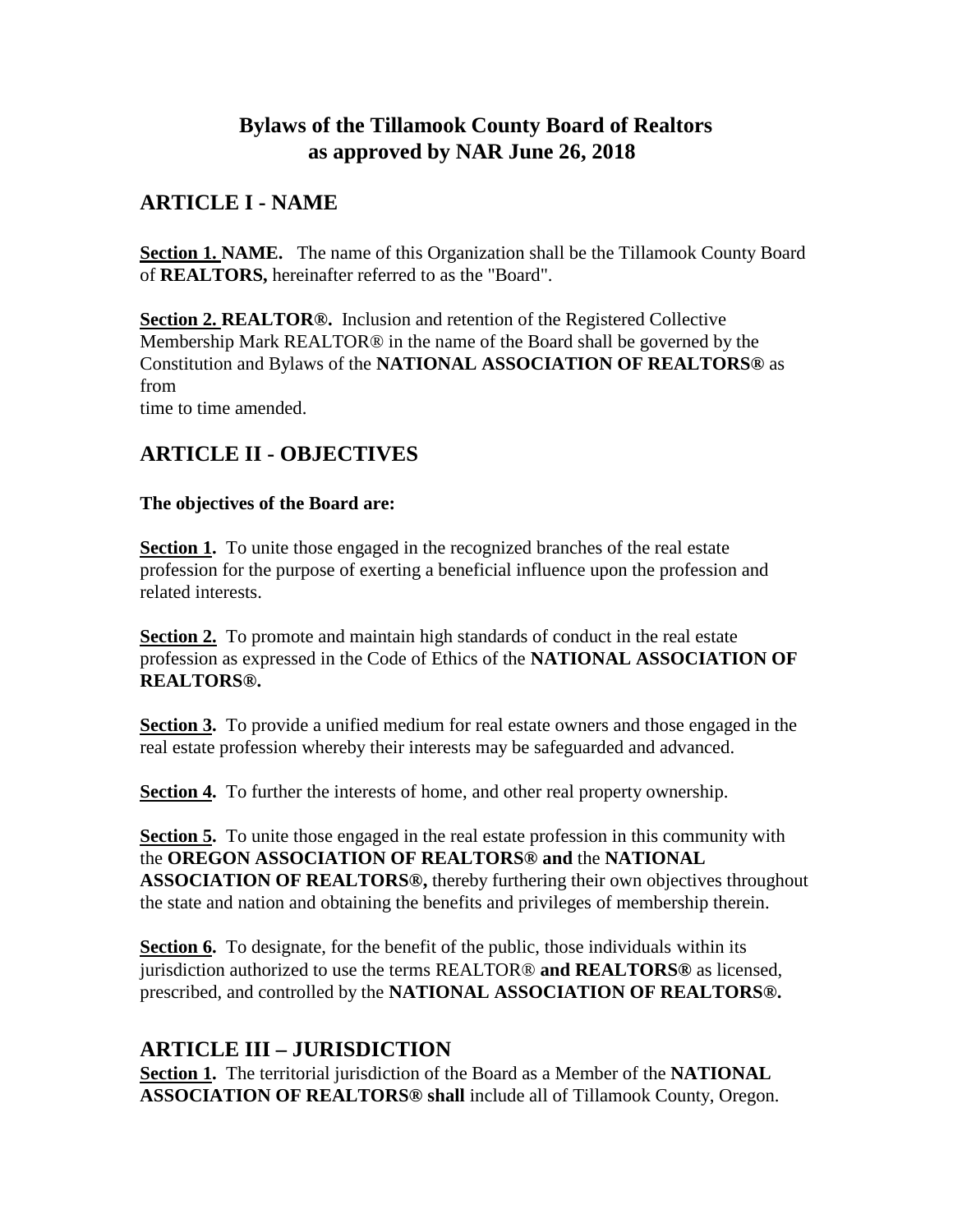**Section 2.** Territorial jurisdiction is defined to mean:

(a) The right and duty to control the use of the terms REALTOR® and **REALTORS®,** subject to the conditions set forth in these Bylaws and those of the **NATIONAL ASSOCIATION OF REALTORS®,** in return for which the Board agrees to protect and safeguard the property rights of the National Association in the terms.

## **ARTICLE IV - MEMBERSHIP**

#### **REALTOR® Members.**

REALTOR® Members, whether primary or secondary shall be:

Individuals who, as sole proprietors, partners, corporate officers, or branch office managers, are engaged actively in the real estate profession, including buying, selling, exchanging, renting or leasing, managing, appraising for others for compensation, counseling, building, developing or subdividing real estate, and who maintain or are associated with an established real estate office in the State of Oregon or a state contiguous thereto. All persons who are partners in a partnership, or all officers in a corporation who are actively engaged in the real estate profession within the state or a state contiguous thereto shall qualify for REALTOR® membership only, and each is required to hold REALTOR® membership (except as provided in the following paragraph) in an association of REALTORS® within the state or a state contiguous thereto, unless otherwise qualified for Institute Affiliate membership.

In the case of a real estate firm, partnership, or corporation, whose business activity is substantially all commercial, only those principals actively engaged in the real estate business in connection with the same office, or any other offices within the jurisdiction of the association in which one of the firm's principals holds REALTOR® membership, shall be required to hold REALTOR® membership unless otherwise qualified for Institute Affiliate membership.

Individuals who are engaged in the real estate profession other than as sole proprietors, partners, corporate officers, or branch office managers and are associated with a REALTOR® member and meet the qualifications.

#### **Franchise REALTOR® Membership**.

Corporate officers (who may be licensed or unlicensed) of a real estate brokerage franchise organization with at least one hundred fifty (150) franchisees located within the United States, its insular possessions and the commonwealth of Puerto Rico, elected to membership pursuant to the provisions in the NAR Constitution and Bylaws. Such individuals shall enjoy all the rights, privileges, and obligations of REALTOR® membership (including compliance with the Code of Ethics) except: obligations related to association-mandated education, meeting attendance, or indoctrination classes or other similar requirements; the right to use the term REALTOR® in connection with their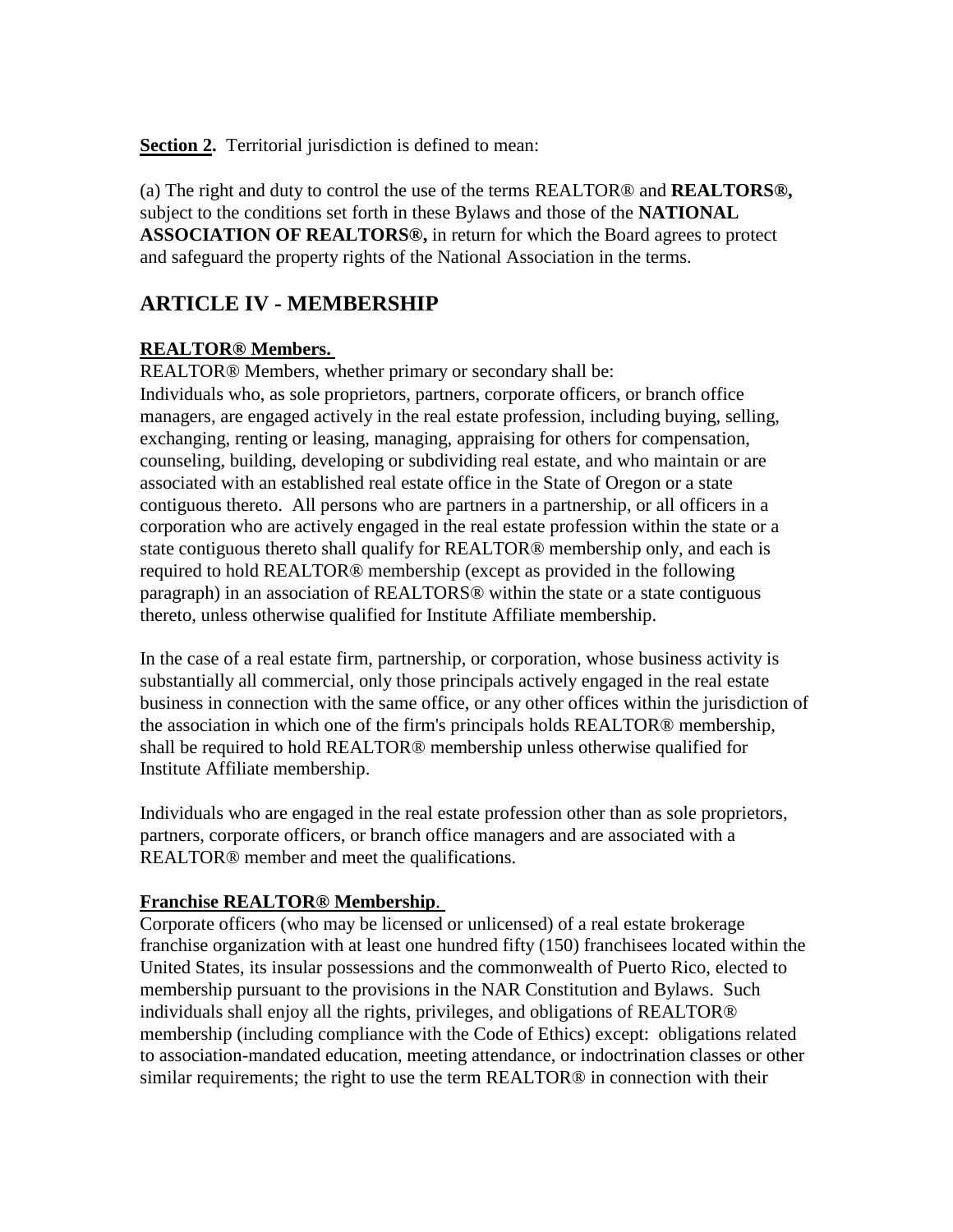franchise organization's name; and the right to hold elective office in the local association, state association, and National Association.

#### **Primary and Secondary REALTOR® Members.**

An individual is a primary member if the association pays state and National dues based on such member. An individual is a secondary member if state and National dues are remitted through another association. One of the principals in a real estate firm must be a designated REALTOR® member of the association for licensees affiliated with the firm to select the association as their "primary" association.

#### **Designated REALTOR® Members.**

Each firm (or office in the case of firms with multiple office locations) shall designate in writing one REALTOR® member who shall be responsible for all duties and obligations of membership, including the obligation to arbitrate (or to mediate if required by the association) pursuant to Article 17 of the Code of Ethics and the payment of association dues. The "Designated REALTOR®" must be a sole proprietor, partner, corporate officer, or branch office manager acting on behalf of the firm's principal(s) and must meet all other qualifications for REALTOR® membership.

#### **Institute Affiliate Members.**

Institute Affiliate members shall be individuals who hold a professional designation awarded by an Institute, Society, or Council affiliated with the NATIONAL ASSOCIATION OF REALTORS<sup>®</sup> that addresses a specialty area other than residential brokerage or individuals who otherwise hold a class of membership in such Institute, Society, or Council that confers the right to hold office. Any such individual, if otherwise eligible, may elect to hold REALTOR® or REALTOR-ASSOCIATE® membership, subject to payment of applicable dues for such membership.

**Affiliate Members.** Affiliate Members shall be real estate owners and other individuals or firms who, while not engaged in the real estate profession as defined in paragraph (a) or (b) or this Section, have interests requiring information concerning real estate, and are in sympathy with the objectives of the Board. Affiliate Membership shall also be granted to individuals licensed or certified to engage in real estate practice who, if otherwise eligible, do not elect to hold REALTOR® membership in the Board, provided the applicant is engaged exclusively in a specialty of the real estate business other than brokerage of real property.

**Public Service Members.** Public Service Members shall be individuals who are interested in the real estate profession as employees or affiliated with educational, public utility, governmental or other similar organizations, but are not engaged in the real estate profession on their own account or in association with an established real estate business.

**Honorary Members.** Honorary Members shall be individuals not engaged in the real estate profession who have performed notable service for the real estate profession, for the Board, or for the public.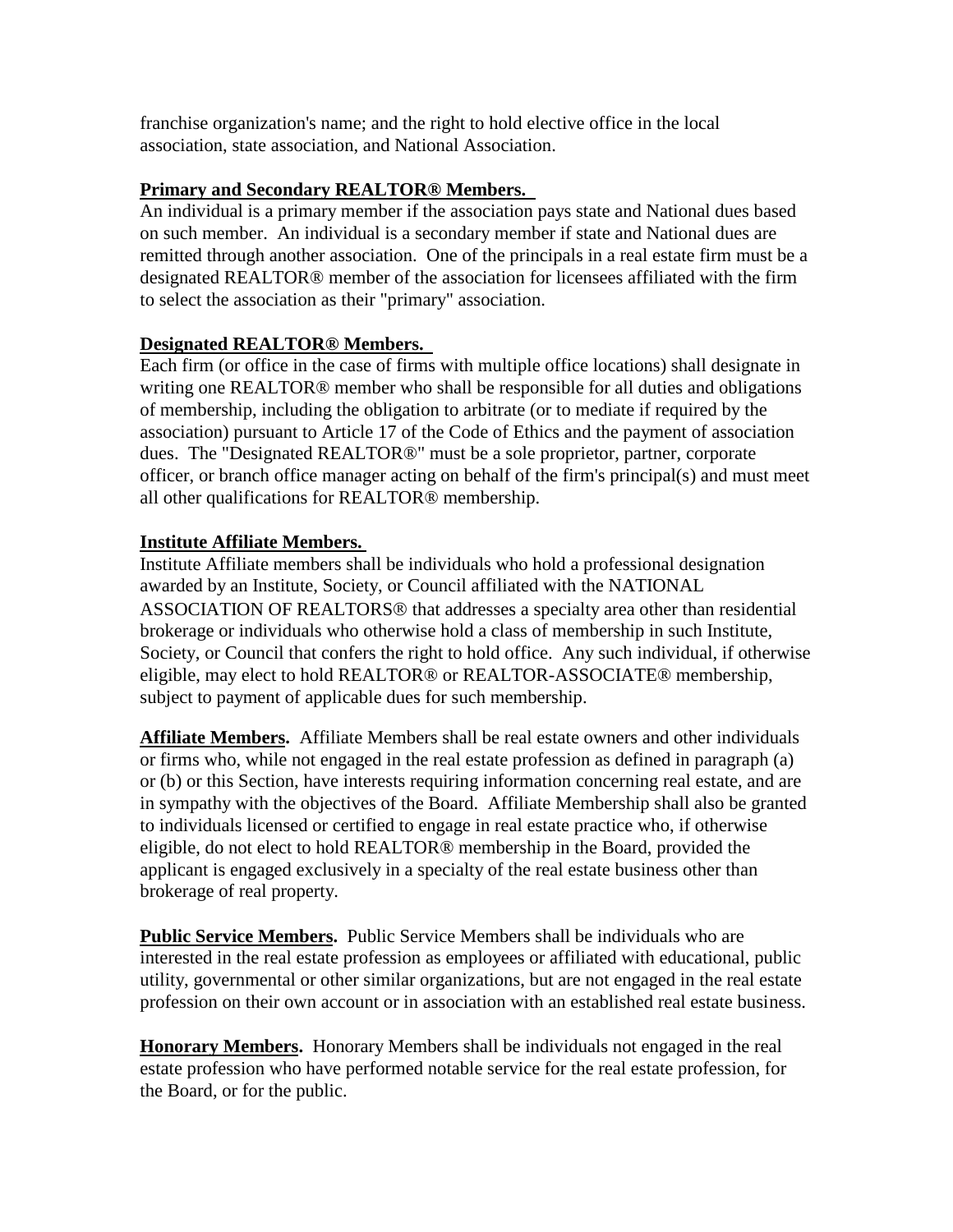**Student Members.** Student Members shall be individuals who are seeking an undergraduate or graduate degree with a specialization or major in real estate at institutions of higher learning, and who have completed at least two years of college and at least one college level course in real estate but are not engaged in the real estate profession on their own account or not associated with an established real estate office.

#### **Privileges of REALTOR® Members.**

REALTOR® members, whether primary or secondary, in good standing whose financial obligations to the association are paid in full shall be entitled to vote and to hold elective office in the association; may use the terms REALTOR® and REALTORS; and have the primary responsibility to safeguard and promote the standards, interests, and welfare of the association and the real estate profession.

#### **Obligation of REALTOR® Members**

It shall be the duty and responsibility of every REALTOR<sup>®</sup> member of this association to abide by the Constitution and Bylaws and the rules and regulations of the association, the Constitution and Bylaws of the State Association, the Constitution and Bylaws of the NATIONAL ASSOCIATION OF REALTORS®, and to abide by the Code of Ethics of the NATIONAL ASSOCIATION OF REALTORS®, including the duty to mediate and arbitrate controversies arising out of real estate transactions as specified by Article 17 of the Code of Ethics, and as further defined and in accordance with the procedures set forth in the Code of Ethics and Arbitration Manual of this association, as from time to time amended.

# **ARTICLE V - QUALIFICATION AND ELECTION**

### **Section 1. APPLICATION.**

(a) An application for membership shall be in such manner and form as may be prescribed by the Board of Directors and made available to anyone requesting it. The application form shall contain among the statements to be signed by the applicant (1) that applicant agrees as a condition to membership to thoroughly familiarize himself/herself with the Code of Ethics of the **NATIONAL ASSOCIATION OF REALTORS® ,** the Constitutions, Bylaws, and Rules and Regulations of the Board, the State and National Associations, and if elected a Member, will abide by the Constitutions and Bylaws and Rules and Regulations of the Board, State and National Association, and if a REALTOR® Member, will abide by the Code of Ethics of the **NATIONAL ASSOCIATION OF REALTORS®** including the obligation to arbitrate (or to mediate if required by the Board) controversies arising out of real estate transactions as specified by Article 17 of the Code of Ethics, and as further specified in the Code of Ethics and Arbitration Manual of the **NATIONAL ASSOCIATION OF REALTORS® ,** as from time to time amended and (2) that applicant consents that the Board, through its Membership Committee or otherwise, may invite and receive information and comment about applicant from any Member or other persons, and that applicant agrees that any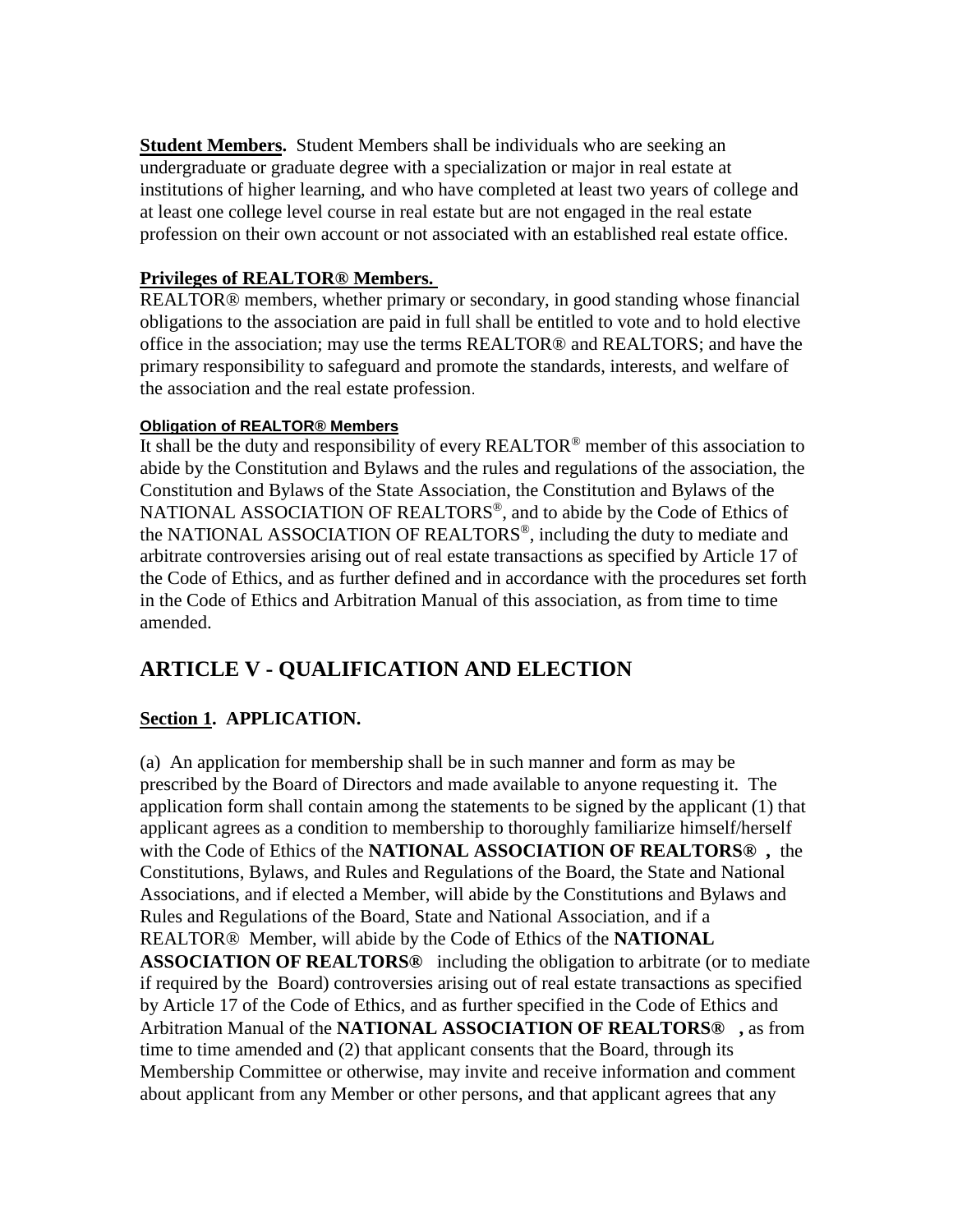information and comment furnished to the Board by any person in response to the invitation shall be conclusively deemed to be privileged and not form the basis of any action for slander, libel, or defamation of character. The applicant shall, with the form of application, have access to a copy of the Bylaws, Constitution, Rules and Regulations, and Code of Ethics referred to above.

### **Section 2. QUALIFICATIONS.**

(a) An applicant for REALTOR® Membership who is a partner, corporate officer, or branch office manager of a real estate firm shall supply evidence satisfactory to the Board through its membership Committee or otherwise that he is actively engaged in the real estate profession, and maintains a current, valid real estate broker's or salesperson's license or is licensed or certified by an appropriate state regulatory agency to engage in the appraisal of real property, has a place of business within the state or a state contiguous thereto (unless a secondary member), has no record of recent or pending bankruptcy\*, has no record of official sanctions involving unprofessional conduct\*\*, agrees to complete a course of instruction covering the Bylaws and Rules and Regulations of the Board, the Bylaws of the State Association, and the Constitution and Bylaws and Code of Ethics of the **NATIONAL ASSOCIATION OF REALTORS® ,** and shall pass such reasonable and nondiscriminatory written examination thereon as may be required by the Committee, and shall agree that if elected to membership, s/he will abide by such Constitution, Bylaws, Rules and Regulations, and Code of Ethics.

**\* NO RECENT OR PENDING BANKRUPTCY** is intended to mean that the applicant or any real estate firm in which the applicant is a sole proprietor, general partner, or corporate officer, or branch manager, is not involved in any pending bankruptcy or insolvency proceedings or, has not been adjudged bankrupt in the past three (3) years. If a bankruptcy proceeding as described above exists, membership may not be rejected unless the Board establishes that its interests and those of its members and the public could not be adequately protected by requiring that the bankrupt applicant pay cash in advance for Board and **MLS** fees for up to one (1) year from the date that membership is approved or from the date that the applicant is discharged from bankruptcy (whichever is later). In the event that an existing member initiates bankruptcy proceeding, the member may be placed on "cash basis" from the date that bankruptcy is initiated until (1) year from the date that the member has been discharged from bankruptcy**.**

### **\*\* NO RECORD OF OFFICIAL SANCTIONS INVOLVING UNPROFESSIONAL CONDUCT** is intended to mean that the Board may only consider:

A. judgments within the past three (3) years of violations of (1) civil rights laws; (2) real estate license laws; (3) or other laws prohibiting unprofessional conduct against the applicant rendered by the courts or other lawful authorities.

B. criminal convictions if (1) the crime was punishable by death or imprisonment in excess of one year under the law under which the applicant was convicted, and (2) no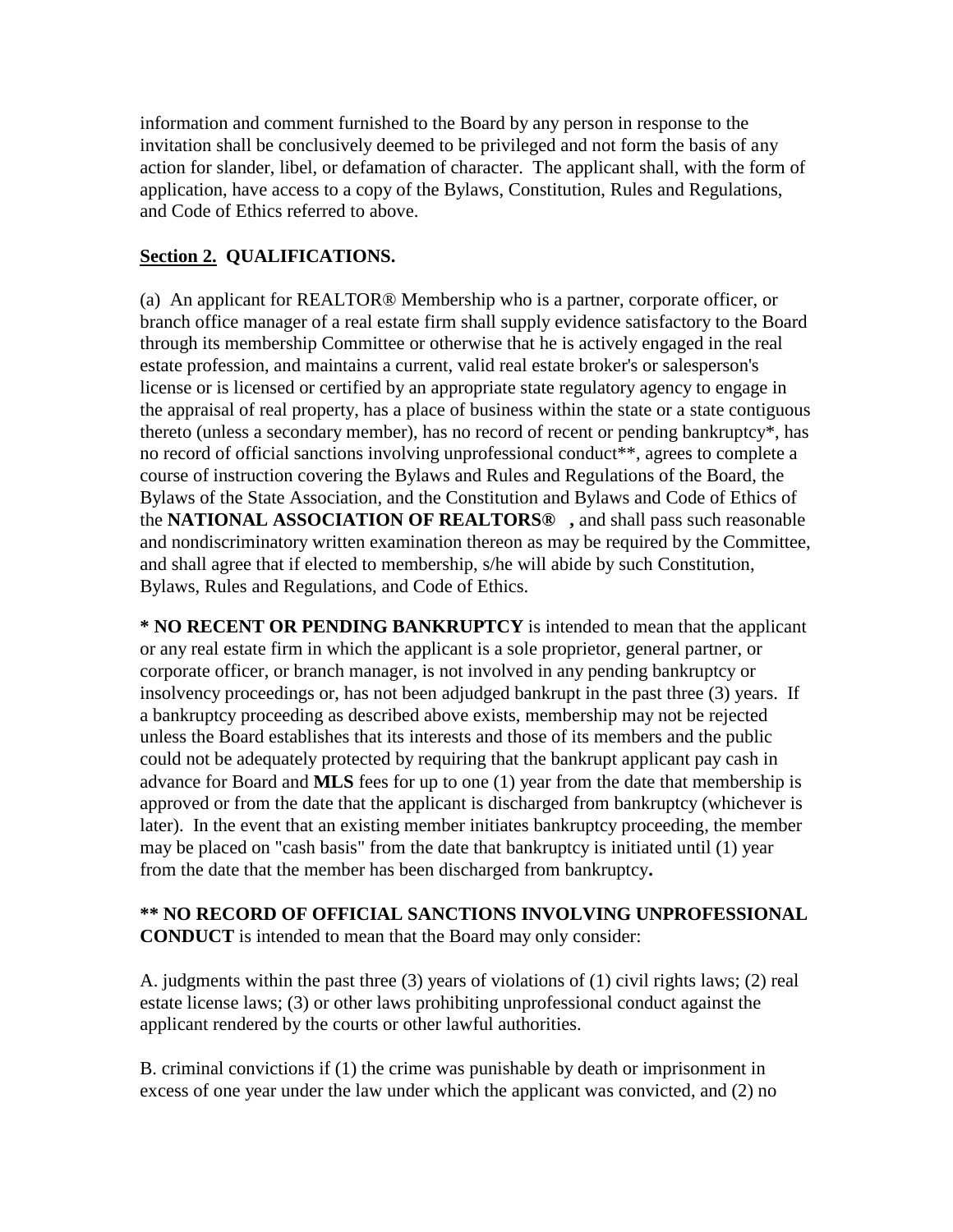more than ten years have elapsed since the date of the conviction or the release of the applicant from the confinement imposed for that conviction, whichever is the later date.

(b) Individuals who are actively engaged in the real estate profession other than as principals, partners, corporate officers, or branch office managers in order to qualify for REALTOR® Membership, shall at the time of application, be associated either as an employee or as an independent contractor with a Designated REALTOR® Member of the Board or a Designated REALTOR® Member of another Board (if a secondary member), and must maintain a current, valid real estate broker's or salespersons license or be licensed or certified by an appropriate state regulatory agency to engage in the appraisal of real property, has no record of official sanctions involving unprofessional conduct\*, shall complete a course of instruction covering the Bylaws and the Rules and Regulations of the Board, the Bylaws of the State Association, and the Constitution and Bylaws and Code of Ethics of the **NATIONAL ASSOCIATION OF REALTORS® ,** and shall pass such reasonable and nondiscriminatory written examinations thereon as may be required by the Membership Committee and shall agree in writing that if elected to membership s/he will abide by the Code of Ethics of the **NATIONAL ASSOCIATION OF REALTORS® ,** and by the Constitution, Bylaws, and Rules and Regulations, and the Code of Ethics.

**\* NO RECORD OF OFFICIAL SANCTIONS INVOLVING UNPROFESSIONAL CONDUCT** is intended to mean that the Board may only consider:

A. judgments within the past three (3) years of violations of (1) civil rights laws; (2) real estate license laws; (3) or other laws prohibiting unprofessional conduct against the applicant rendered by the courts or other lawful authorities.

B. criminal convictions if (1) the crime was punishable by death or imprisonment in excess of one year under the law under which the applicant was convicted, and (2) no more than ten years have elapsed since the date of the conviction or the release of the applicant from the confinement imposed for that conviction, whichever is the later date.

#### **Section 3. ELECTION.**

The procedure for election to membership shall be as follows:

(a) The Chief Staff Executive (or duly authorized designee) shall determine whether the applicant is applying for the appropriate class of membership.

(b) The Board of Directors shall review the qualifications of the applicant and the recommendations of the Chief Staff Executive (or duly authorized designee), and then vote on the applicant's eligibility for membership. If the applicant receives a majority vote of the Board of Directors, he shall be declared elected to membership and shall be advised by written notice. If the board of directors determines that the individual does not meet all of the qualifications for membership as established in the association's Bylaws,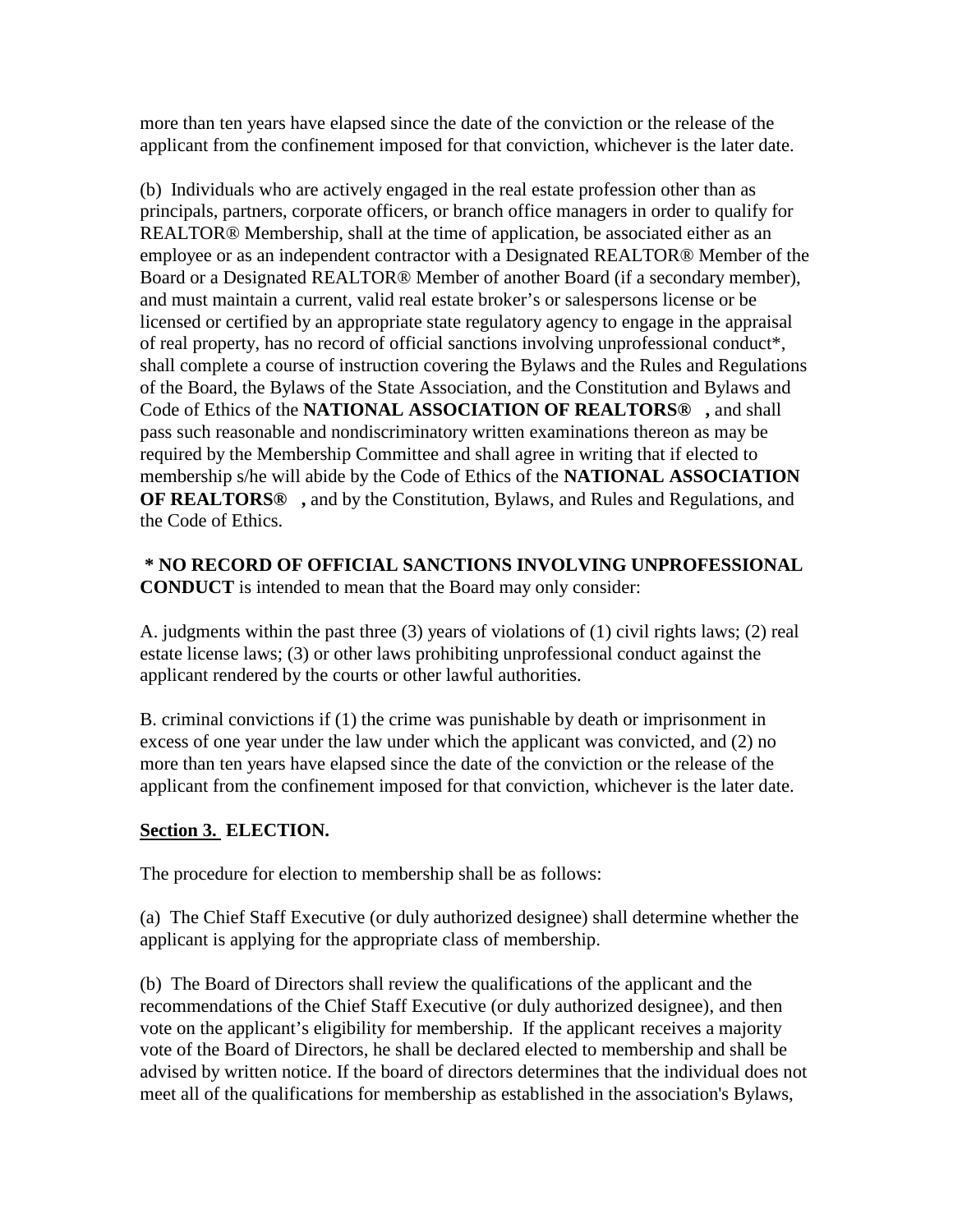or, if the individual does not satisfy all of the requirements of membership (for example, completion of a mandatory orientation program) within 30 days from the association's receipt of their application, membership may, at the discretion of the board of directors, be terminated. The board of directors shall vote on the applicant's eligibility for membership. If the applicant receives a majority vote of the board of directors, he/she shall be declared elected to membership and shall be advised by written notice.

(c) The Board of Directors may not reject an application without providing the applicant with advance notice of the findings, an opportunity to appear before the Board of Directors, to call witnesses on his behalf, to be represented by counsel, and to make such statements as s/he deems relevant. The Board of Directors may also have counsel present. The Board of Directors shall require that written minutes be made of any hearing before it or may electronically or mechanically record the proceedings.

(d) If the Board of Directors determines that the application should be rejected, it shall record its reasons with the Chief Staff Executive (or duly authorized designee). If the Board of Directors believes that denial of membership to the applicant may become the basis of litigation and a claim of damage by the applicant, it may specify that denial shall become effective upon entry in a suit by the Board for a declaratory judgment by a court of competent jurisdiction of a final judgment declaring that the rejection violates no rights of the applicant.

# **ARTICLE VI – CODE OF ETHICS**

### **Section 1. New Member CODE OF ETHICS Orientation.**

Applicants for REALTOR® membership and provisional REALTOR® members (where applicable) shall complete an orientation program on the Code of Ethics of not less than two (2) hours and thirty (30) minutes of instructional time. This requirement does not apply to applicants for REALTOR® membership or provisional members who have completed comparable orientation in another association, provided that REALTOR® membership has been continuous, or that any break in membership is for one (1) year or less.

Failure to satisfy this requirement within 60 days of the date of application (or, alternatively, the date that provisional membership was granted), will result in denial of the membership application or termination of provisional membership.

#### **Section 2. Continuing REALTOR® CODE OF ETHICS Training.**

Effective January 1, 2017, through December 31, 2018, and for successive two-year (2) periods thereafter, each REALTOR® member of the association (with the exception of REALTOR® members granted REALTOR® Emeritus status by the National Association) shall be required to complete ethics training of not less than two (2) hours and thirty (30) minutes of instructional time. This requirement will be satisfied upon presentation of documentation that the member has completed a course of instruction conducted by this or another association, the State Association of REALTORS®, the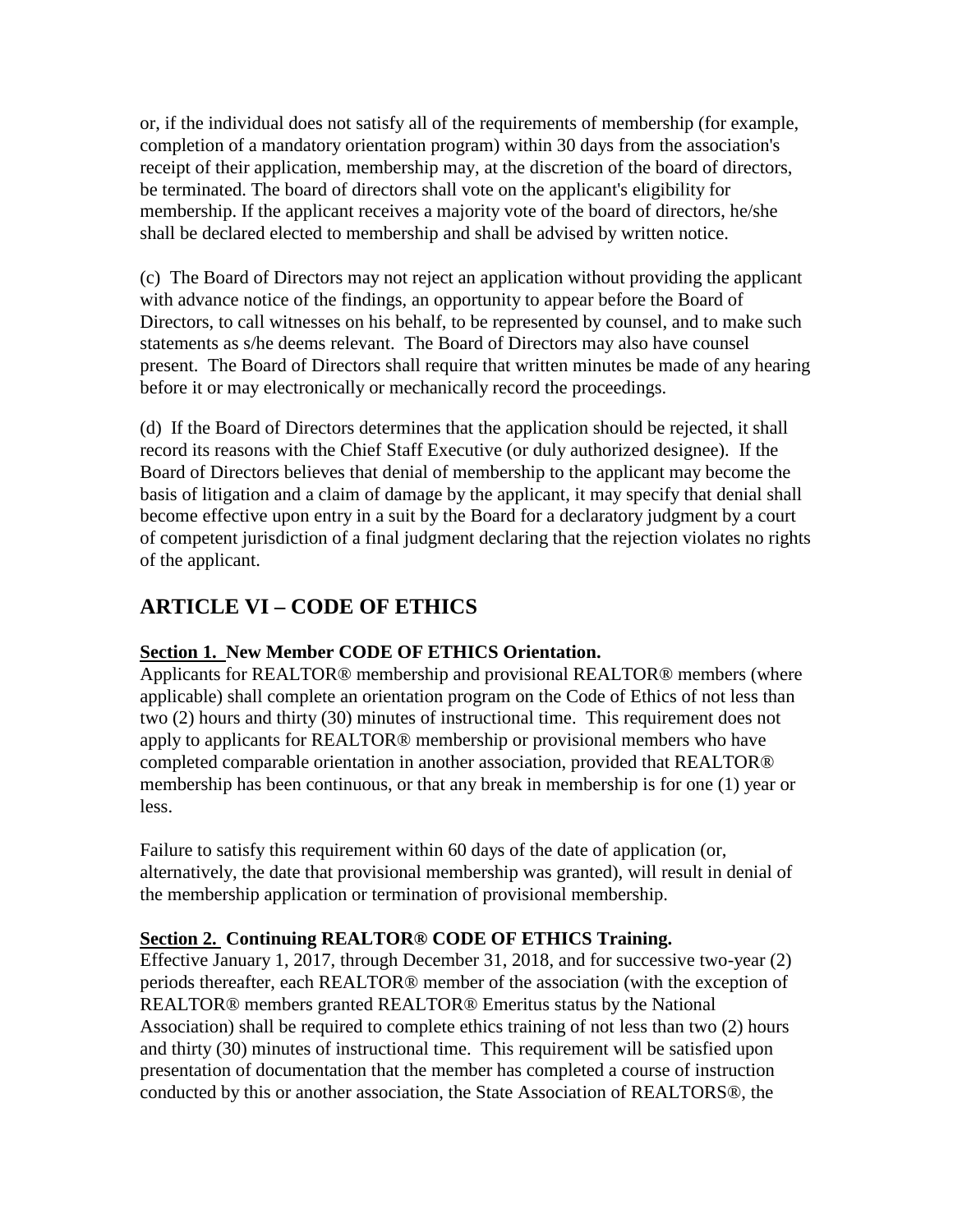NATIONAL ASSOCIATION OF REALTORS®, or any other recognized educational institution or provider which meets the learning objectives and minimum criteria established by the NATIONAL ASSOCIATION OF REALTORS® from time to time. REALTOR® members who have completed training as a requirement of membership in another association and REALTOR® members who have completed the New Member Code of Ethics Orientation during any two (2)-year cycle shall not be required to complete additional ethics training until a new two (2)-year cycle commences.

Failure to satisfy the required periodic ethics training shall be considered a violation of a membership duty. Failure to meet the requirement in any two (2)-year cycle will result in suspension of membership for the first two months (January and February) of the year following the end of any two (2)-year cycle or until the requirement is met, whichever occurs sooner. On March 1 of that year, the membership of a member who is still suspended as of that date will be automatically terminated.

#### **Section 3. Discipline of REALTOR® Members.**

Any REALTOR® member of the association may be disciplined by the board of directors for violations of the Code of Ethics or other duties of membership, after a hearing as described in the *Code of Ethics and Arbitration Manual* of the association, provided that the discipline imposed is consistent with the discipline authorized by the Professional Standards Committee of the NATIONAL ASSOCIATION OF REALTORS® as set forth in the *Code of Ethics and Arbitration Manual* of the National Association.

#### **Section 4. Enforcement of the Code.**

The responsibility of the association and of association members relating to the enforcement of the Code of Ethics, the disciplining of members, and the arbitration of disputes, and the organization and procedures incident thereto, shall be governed by the Code of Ethics and Arbitration Manual of the NATIONAL ASSOCIATION OF REALTORS®, as amended from time to time, which is by this reference incorporated into these Bylaws, provided, however, that any provision deemed inconsistent with state law shall be deleted or amended to comply with state law.

### **Section 5. Status Changes.**

(a) A REALTOR who changes the conditions under which he holds membership shall be required to provide written notification to the Board within 30 days. A REALTOR® (non-principal) who becomes a principal in the firm with which he has been licensed or, alternatively, becomes a principal in a new firm which will be comprised of REALTOR® principals may be required to satisfy any previously unsatisfied membership requirements applicable to REALTOR® (principal) Members but shall, during the period of transition from one status of membership to another, be subject to all the privileges and obligations of a REALTOR® (principal). If the REALTOR® (non-principal) does not satisfy the requirements established in these Bylaws for the category of membership to which they have transferred within 30 days of the date they advised the Board of their change in status, their new membership application will terminate automatically unless otherwise so directed by the Board of Directors.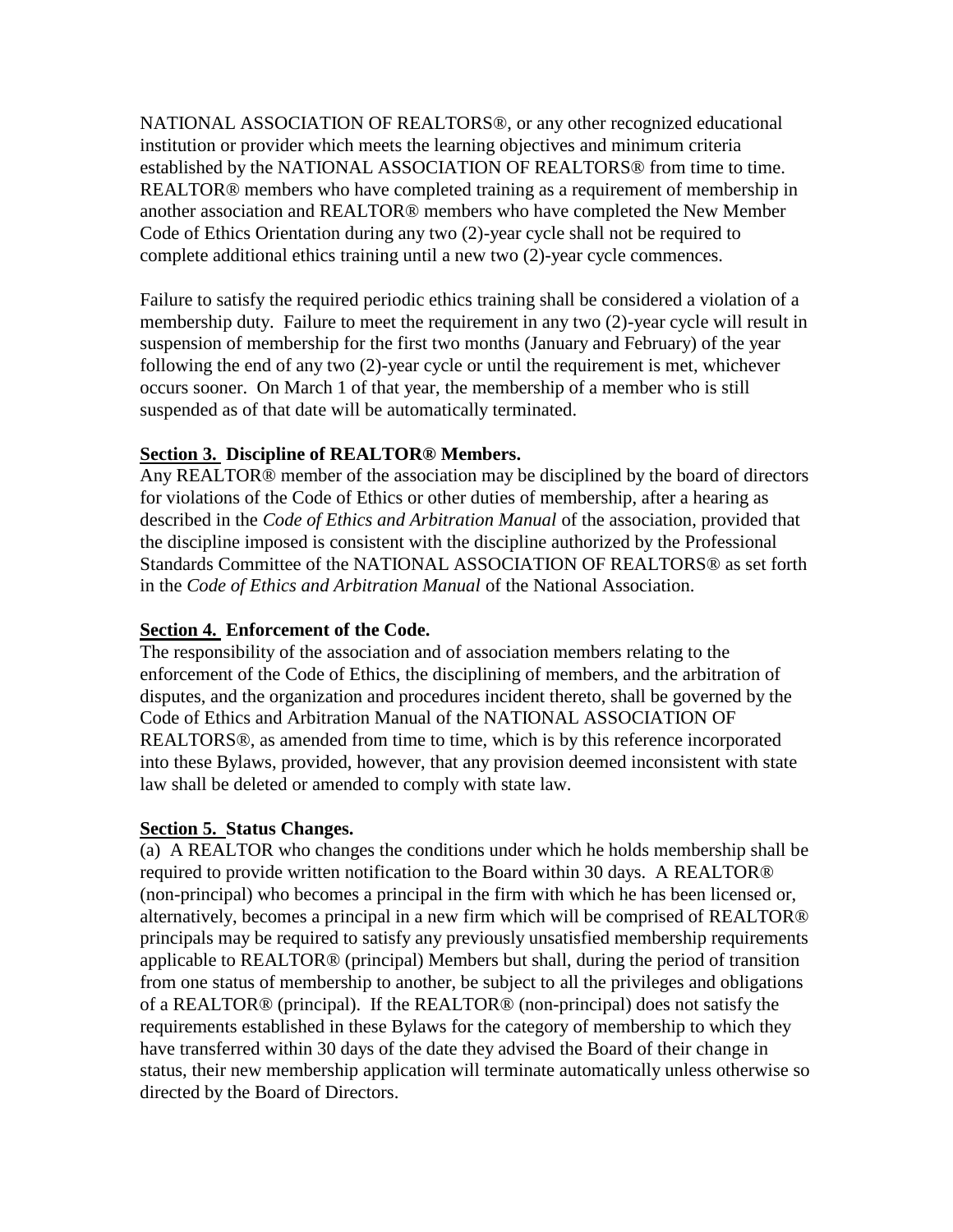A REALTOR® (or REALTOR-ASSOCIATE®, where applicable) who is transferring their license from one firm comprised of REALTOR® principals to another firm comprised of REALTOR® principals shall be subject to all the privileges and obligations of membership during the period of transition. If the transfer is not completed within 30 days of the date the Board is advised of the disaffiliation with the current firm, membership will terminate automatically unless otherwise so directed by the Board of Directors. (The Board of Directors, at its discretion, may waive any qualification which the applicant has already fulfilled in accordance with the Board's Bylaws.)

(b) Any application fee related to a change in membership status shall be reduced by an amount equal to any application fee previously paid by the applicant.

(c) Dues shall be prorated from the first day of the month in which the member is notified of election by the Board of Directors and shall be based on the new membership status for the remainder of the year.

## **ARTICLE VII - PRIVILEGES AND OBLIGATIONS**

**Section 1.** The privileges and obligations of Members, in addition to those otherwise provided in these Bylaws, shall be specified in this Article.

**Section 2.** Any Member of the Board may be reprimanded, fined, placed on probation, suspended, or expelled by the Board of Directors for a violation of these Bylaws and Board Rules and Regulations consistent with these Bylaws, after a hearing as provided in the Code of Ethics and Arbitration Manual of the Board. Although Members, other than a REALTOR®, are not subject to the Code of Ethics, nor its enforcement by the Board, such Members are encouraged to abide by the principles established in the Code of Ethics of the **NATIONAL ASSOCIATION OF REALTORS®** and conduct their business and professional practices accordingly. Further, Members other than **REALTORS®** may, upon recommendation of the Membership Committee, or upon recommendation by a hearing panel of the Professional Standards Committee, be subject to discipline as described above, for any conduct, which in the opinion of the Board of Directors, applied on a nondiscriminatory basis, reflects adversely on the terms REALTOR® or **REALTORS®** , and the real estate industry, or for conduct that is inconsistent with or adverse to the objectives and purposes of the local Board, the state Association and the **NATIONAL ASSOCIATION OF REALTORS® .**

**Section 3.** Any REALTOR® member of the Board may be disciplined by the Board of Directors for violations of the Code of Ethics or other duties of membership, after a hearing as described in the Code of Ethics and Arbitration Manual of the Board, provided that the discipline imposed is consistent with the discipline authorized by the Professional Standards Committee of the **NATIONAL ASSOCIATION OF REALTORS®** as set forth in the Code of Ethics and Arbitration Manual of the National Association.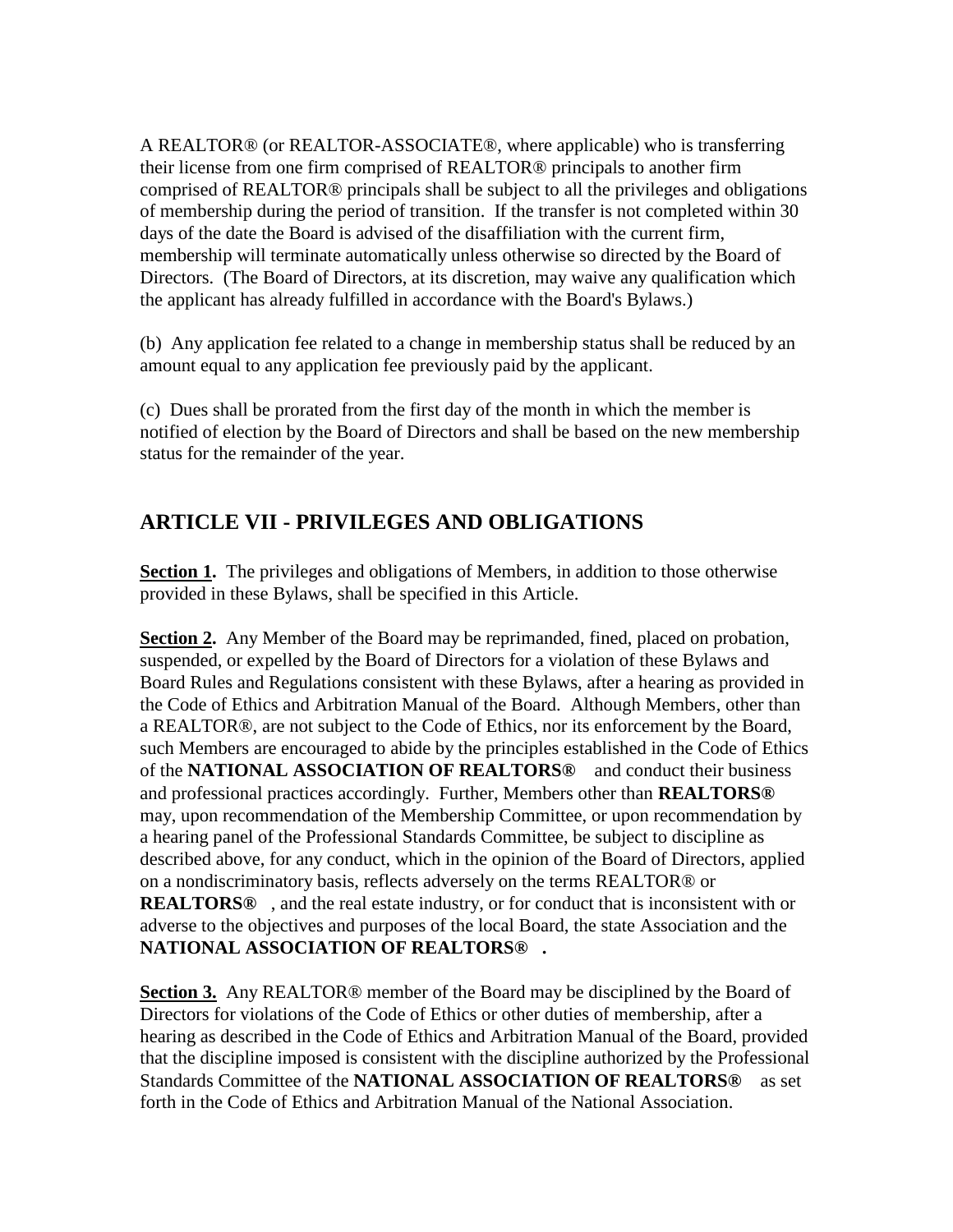**Section 4.** Resignations of Members shall become effective when received in writing by the Board of Directors, provided, however, that if any Member submitting the resignation is indebted to the Board for dues, fees, fines, or other assessments of the Board or any of its services, departments, divisions, or subsidiaries, the Board may condition the right of the resigning Member to reapply for membership upon payment in full of all such monies owed.

**Section 5.** If a Member resigns from the Association or otherwise causes membership to terminate with an ethics complaint pending, the complaint shall be processed until the decision of the association with respect to disposition of the complaint is final by this association (if respondent does not hold membership in any other association) or by any other association in which the respondent continues to hold membership. If an ethics respondent resigns or otherwise causes membership in all Boards to terminate before an ethics complaint is filed alleging unethical conduct occurred while the respondent was a REALTOR®, the complaint, once filed, shall be processed until the decision of the association with respect to disposition of the complaint is final. In any instance where an ethics hearing is held subsequent to an ethic respondent's resignation or membership termination, any discipline ratified by the Board of Directors shall be held in abeyance until such time as the respondent rejoins an association of REALTORS®.

(a) If a member resigns or otherwise causes membership to terminate, the duty to submit to arbitration (or to mediation if required by the Board) continues in effect even after membership lapses or is terminated, provided that the dispute arose while the former member was a REALTOR®

**Section 6. REALTOR® MEMBERS** REALTOR® Members, whether primary or secondary, in good standing whose financial obligations to the Board are paid in full shall be entitled to vote and to hold elective office in the Board, may use the terms REALTOR® and **REALTORS®,** which use shall be subject to the provisions of Article VIII, and have the primary responsibility to safeguard and promote the standards, interests, and welfare of the Board and the real estate profession.

(a) If a REALTOR® Member is a principal in a firm, partnership, or corporation and is suspended or expelled, the firm, partnership, or corporation shall not use the terms REALTOR® or **REALTORS®** in connection with its business during the period of suspension, or until readmission to REALTOR® Membership, or unless connection with the firm, partnership, or corporation is severed, whichever may apply. The membership of all other principals, partners, or corporate officers shall suspend or terminate during the period of suspension of the disciplined Member, or until readmission of the disciplined Member, or unless connection of disciplined Member with the firm, partnership, or corporation is severed, whichever may apply. Further, the membership of **REALTORS®** other than principals who are employed by or affiliated as independent contractors with the disciplined Member shall suspend or terminate during the period of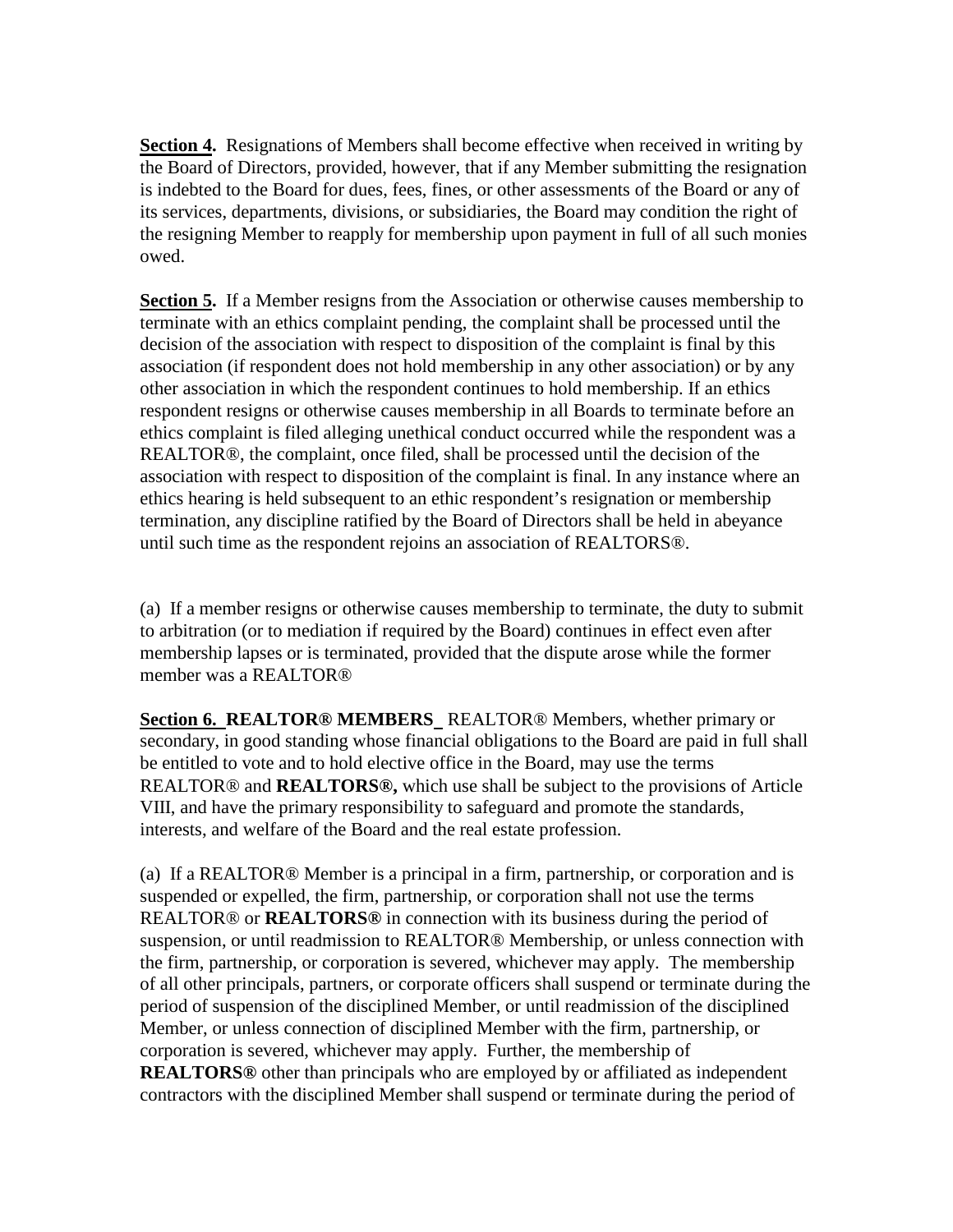suspension of the disciplined Member or until readmission of the disciplined Member or until connection of the disciplined Member with the firm, partnership, or corporation is severed, or unless the REALTOR® Member (non-principal) elects to sever his connection with the REALTOR® and affiliate with another REALTOR® Member in good standing in the Board, whichever may apply. If a REALTOR® Member, who is other than principal in a firm, partnership, or corporation is suspended or expelled, the use of the terms REALTOR® or **REALTORS®** by the firm, partnership, or corporation shall not be affected.

(b) In any action taken against a REALTOR® Member for suspension or expulsion under Section 6(a) hereof, notice of such action shall be given to all **REALTORS®** employed by or affiliated as independent contractors with such REALTOR® Member and they shall be advised that the provision in Article VI, Section 6(a) shall apply.

**Section 7. INSTITUTE AFFILIATE MEMBERS.** Institute Affiliate Members shall have all right and privileges and be subject to obligations prescribed by the Board of Directors consistent with the Constitution and Bylaws of the **NATIONAL ASSOCIATION OF REALTORS®.**

**Section 8. AFFILIATE MEMBERS.** Affiliate Members shall have all rights and privileges and be subject to obligations prescribed by the Board of Directors.

**Section 9. PUBLIC SERVICE MEMBERS.** Public Service Members shall have rights and privileges and be subject to obligations prescribed by the Board of Directors.

**Section 10. HONORARY MEMBERS.** Honorary Membership shall confer only the right to attend meetings and participate in discussions.

**Section 11. STUDENT MEMBERS.** Student Members shall have rights and privileges and be subject to obligations prescribed by the Board of Directors.

**Section 12. CERTIFICATION BY REALTOR®** "Designated" REALTOR® Members of the Board shall certify to the Board during the month of January, on a form provided by the Board, a complete listing of all individuals licensed or certified in the **REALTORS®** office(s) and shall designate a primary Board for each individual who holds membership. Designated **REALTORS®** shall also identify any non-member licensees in the **REALTORS®** office(s) and if Designated REALTOR® Dues have been paid to another Board based on said non-member licensees, the Designated REALTOR® shall identify the Board to which dues have been remitted. These declarations shall be used for purposes of calculating dues under Article X, Section 2(a) of the Bylaws. "Designated" REALTOR® Members shall also notify the Board of any additional individual(s) licensed or certified with the firm(s) within 30 days of the date of affiliation or severance of the individual.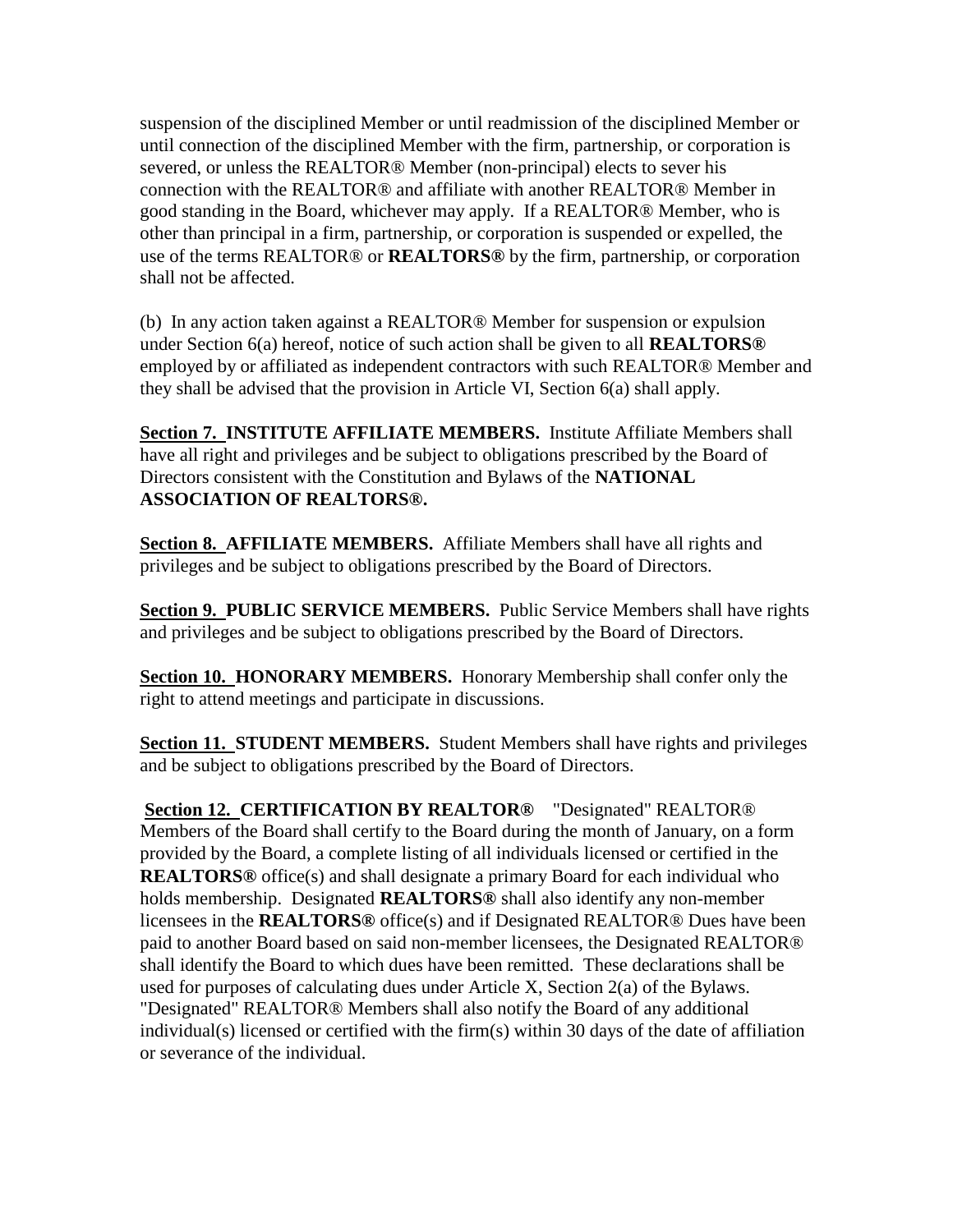**Section 13. HARASSMENT.** "Any member of the Association may be reprimanded, placed on probation, suspended or expelled for harassment of an Association or MLS employee or Association Officer or Director after an investigation in accordance with the procedures of the board. As used in this section, harassment means any verbal or physical conduct including threatening or obscene language, unwelcome sexual advances, stalking actions including strikes, shoves, kicks or other similar physical conduct, or threats to do the same, or any other conduct with the purpose or effect of unreasonably interfering with individuals work performance by creating a hostile, intimidating or offensive work environment. The decision of the appropriate disciplinary action to be taken shall be made by the investigatory team comprised of the President, and President elect and/or Vice President and one member of the Board of Directors selected by the highest-ranking officer not named in the complaint, upon consultation with counsel for the board. Disciplinary action may include any sanction authorized in the board's Code of Ethics and Arbitration Manual. If the complaint names the President, President-Elect or Vice President, they may not participate in the proceedings and shall be replaced by the Immediate Past President or, alternatively, by another member of the Board of Directors selected by the highest-ranking officer not named in the complaint."

## **ARTICLE VIII - PROFESSIONAL STANDARDS AND ARBITRATION**

**Section 1.** The responsibility of the Board and of Board Members relating to the enforcement of the Code of Ethics, the disciplining of Members, and the arbitration of disputes, and the organization and procedures incident thereto shall be governed by the Code of Ethics and Arbitration Manual of the **NATIONAL ASSOCIATION OF REALTORS®.** as amended from time to time, which is by this reference incorporated into these Bylaws, provided, however, that any provision deemed inconsistent with state law shall be deleted or amended to comply with state law.

**Section 2.** It shall be the duty and responsibility of every REALTOR® Member of this Board to abide by the Constitution and Bylaws and the Rules and Regulations of the Board, the Constitutions and Bylaws of the State Association, the Constitution and Bylaws of the **NATIONAL ASSOCIATION OF REALTORS®** , and to abide by the Code of Ethics of the **NATIONAL ASSOCIATION OF REALTORS®** including the duty to arbitrate controversies arising out of real estate transactions as specified by Article 17 of the Code of Ethics, and as further defined and in accordance with the procedures set forth in the Code of Ethics and Arbitration Manual of this Board as from time to time amended.

**Section 3.** The responsibility of the Board and Board members relating to the enforcement of the Code of Ethics, the disciplining of members, the arbitration of disputes, and the organization and procedures incident thereto, shall be consistent with the cooperative professional standards enforcement agreement entered into by the Board, which by this reference is made a part of these Bylaws.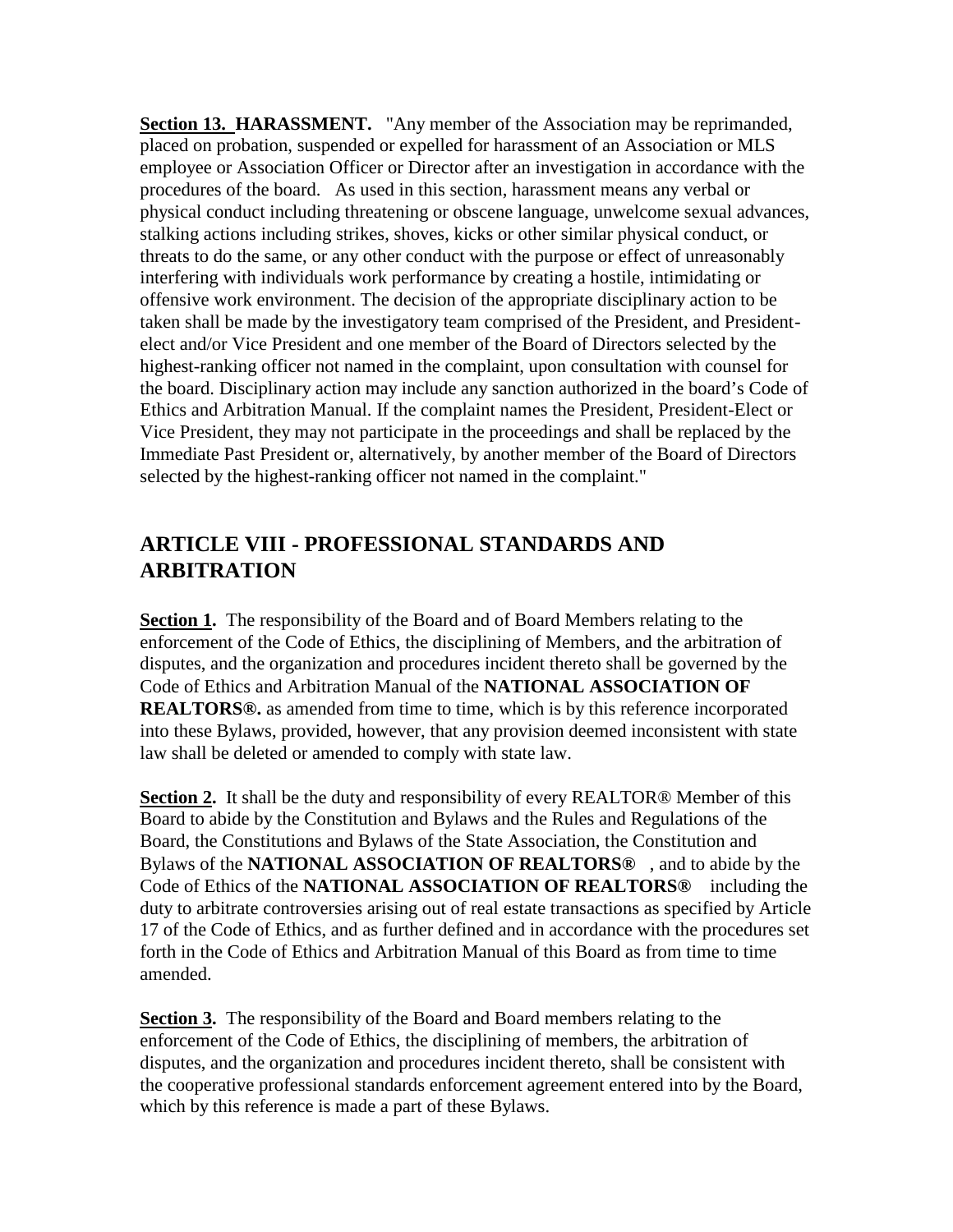# **ARTICLE IX - REALTOR® TRADEMARK**

**Section 1.** Inclusion and retention of the Registered Collective Membership Mark REALTORS® in the name of the association shall be governed by the *Constitution and Bylaws of the NATIONAL ASSOCIATION OF REALTORS®* as from time to time amended.

Use of the terms REALTOR® and REALTORS® by members shall, at all times, be subject to the provisions of the *Constitution and Bylaws of the NATIONAL ASSOCIATION OF REALTORS®* and to the Rules and Regulations prescribed by its board of directors. The association shall have the authority to control, jointly and in full cooperation with the **NATIONAL ASSOCIATION OF REALTORS®,** use of the terms within its jurisdiction. Any misuse of the terms by members is a violation of a membership duty and may subject members to disciplinary action by the board of directors after a hearing as provided for in the association's Code of Ethics and Arbitration Manual.

**Section 2.** REALTOR<sup>®</sup> members of the association shall have the privilege of using the terms REALTOR® and REALTORS® in connection with their places of business within the state or a state contiguous thereto so long as they remain REALTOR® members in good standing. No other class of members shall have this privilege.

**Section 3.** A REALTOR® principal member may use the terms REALTOR® and REALTORS®, only if all the principals of such firm, partnership, or corporation who are actively engaged in the real estate profession within the state or a state contiguous thereto are REALTOR® members or Institute Affiliate members.

**Section 4.** In the case of a REALTOR® principal member whose business activity is substantially all commercial, the right to use the term REALTOR® or REALTORS® shall be limited to office locations in which a principal holds REALTOR® membership. If a firm, partnership, or corporation operates additional places of business in which no principal holds REALTOR® membership, the term REALTOR® or REALTORS® may not be used in any reference to those additional places of business.

Institute Affiliate members shall not use the terms REALTOR® or REALTORS®, nor the imprint of the emblem seal of the NATIONAL ASSOCIATION OF REALTORS®.

## **ARTICLE X - STATE AND NATIONAL MEMBERSHIP**

**Section 1.** The association shall be a member of the **NATIONAL ASSOCIATION OF REALTORS®** and the Oregon Association of REALTORS®. By reason of the association's membership, each REALTOR® member of the Member Board shall be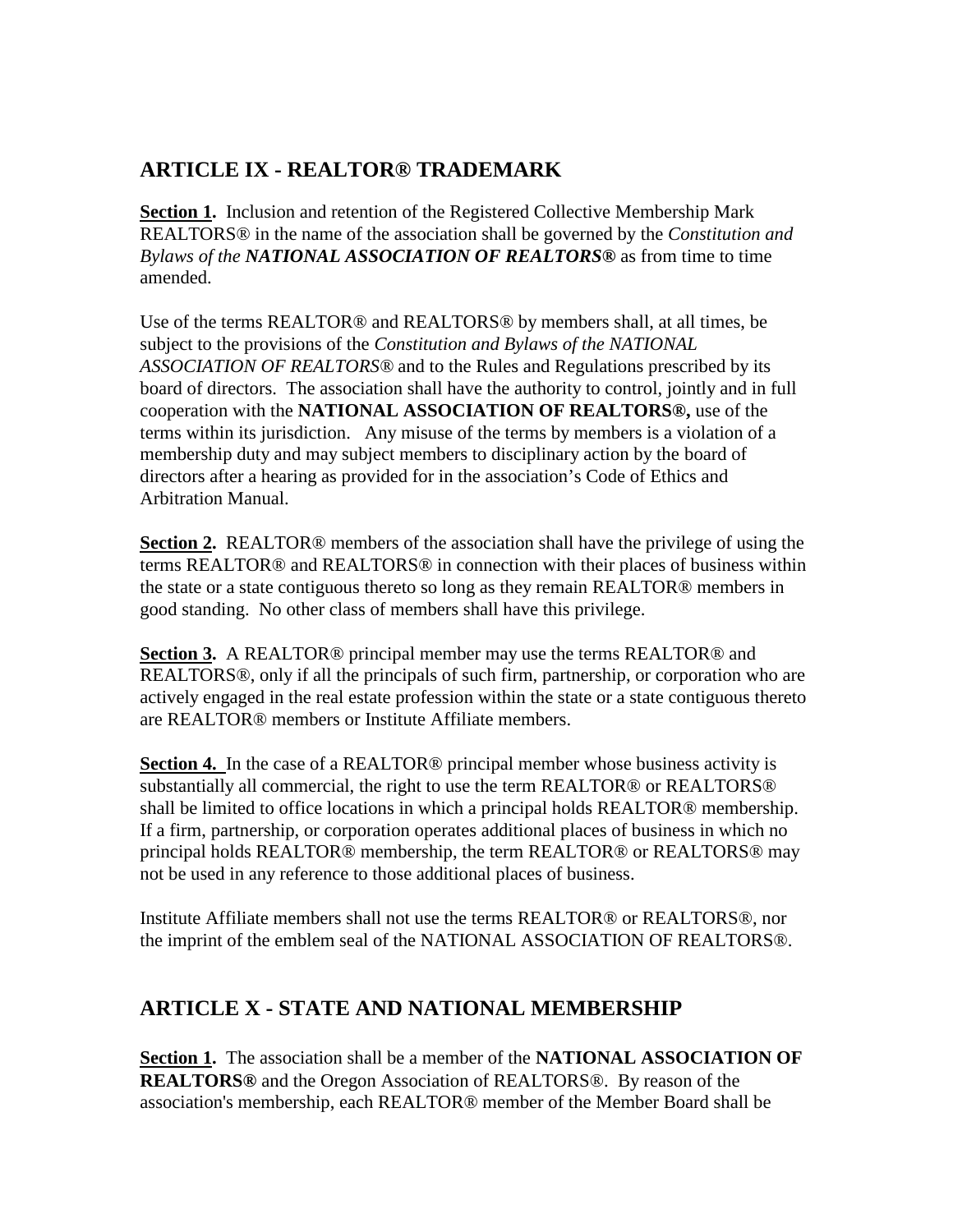entitled to membership in the **NATIONAL ASSOCIATION OF REALTORS®** and the Oregon Association of REALTORS® without further payment of dues. The association shall continue as a member of the State and National Associations, unless by a majority vote of all of its REALTOR® members, decision is made to withdraw, in which case the State and National Associations shall be notified at least one month in advance of the date designated for the termination of such membership.

**Section 2.** The association recognizes the exclusive property rights of the **NATIONAL ASSOCIATION OF REALTORS®** in the terms REALTOR® and REALTORS®. The association shall discontinue use of the terms in any form in its name, upon ceasing to be a member of the National Association, or upon a determination by the board of directors of the National Association that it has violated the conditions imposed upon the terms.

**Section 3.** The association adopts the Code of Ethics of the **NATIONAL ASSOCIATION OF REALTORS®** and agrees to enforce the Code among its REALTOR® members. The association and all of its members agree to abide by the *Constitution, Bylaws,* Rules and Regulations, and policies of the National Association.

## **ARTICLE XI - DUES AND ASSESSMENTS**

.

**Section 1. APPLICATION FEE.** The board of directors may adopt an application fee for REALTOR® membership in reasonable amount, not exceeding three (3) times the amount of the annual dues for REALTOR® membership, which shall be required to accompany each application for REALTOR® membership and which shall become the property of the association upon final approval of the application.

### **Section 2. DESIGNATED REALTOR DUES**®**.**

(a) The annual dues of each Designated REALTOR® member shall be in such amount as established annually by the board of directors, plus an additional amount to be established annually by the board of directors times the number of real estate salespersons and licensed or certified appraisers who (1) are employed by or affiliated as independent contractors, or who are otherwise directly or indirectly licensed with such REALTOR® member, and (2) are not REALTOR® members of any association in the state or a state contiguous thereto or Institute Affiliate members of the association. In calculating the dues payable to the association by a designated REALTOR® member, non-member licensees as defined in (1) and (2) of this paragraph shall not be included in the computation of dues if the designated REALTOR® has paid dues based on said non member licensees in another association in the state or a state contiguous thereto, provided the designated REALTOR® notifies the association in writing of the identity of the association to which dues have been remitted. In the case of a designated REALTOR® member in a firm, partnership, or corporation whose business activity is substantially all commercial, any assessments for non-member licensees shall be limited to licensees affiliated with the designated REALTOR® (as defined in (1) and (2) of this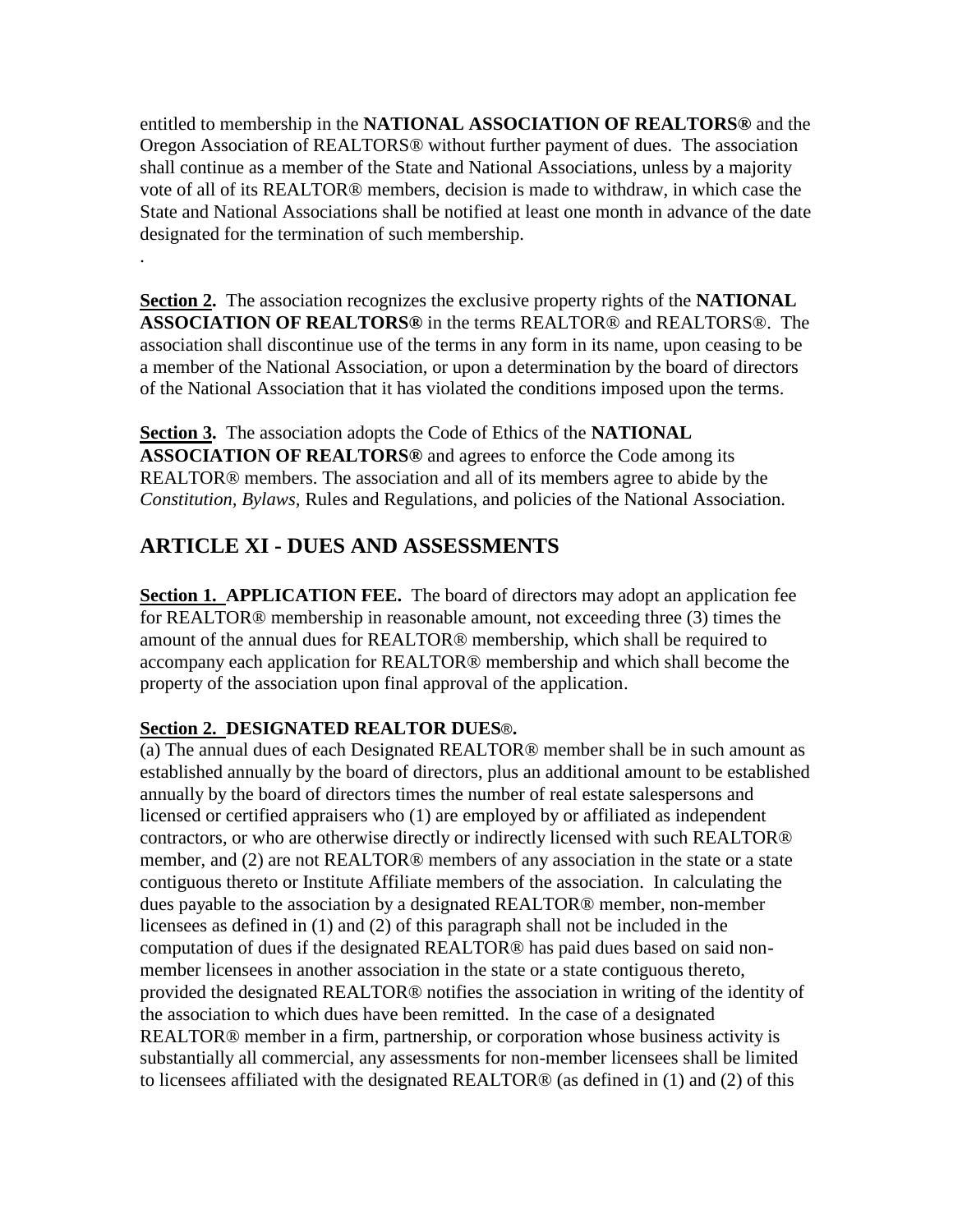paragraph) in the office where the designated REALTOR® holds membership, and any other offices of the firm located within the jurisdiction of this association.

A REALTOR® member of a Member Board shall be held to be any member who has a place or places of business within the state or a state contiguous thereto and who, as a principal is actively engaged in the real estate profession as defined in Article III, Section 1 of the Constitution of the NATIONAL ASSOCIATION OF REALTORS®. An individual shall be deemed to be licensed with a REALTOR® if the license of the individual is held by the REALTOR®, or by any broker who is licensed with the REALTOR®, or by any entity in which the REALTOR® has a direct or indirect ownership interest and which is engaged in other aspects of the real estate business provided that such licensee is not otherwise included in the computation of dues payable by the principal of the entity.

A REALTOR® with a direct or indirect ownership interest in an entity engaged exclusively in soliciting and/or referring clients and customers to the REALTOR® for consideration on a substantially exclusive basis shall annually file with the association on a form approved by the association a list of the licensees affiliated with that entity and shall certify that all of the licensees affiliated with the entity are solely engaged in referring clients and customers and are not engaged in listing, selling, leasing, renting, managing, counseling, or appraising real property. The individuals disclosed on such form shall not be deemed to be licensed with the REALTOR® filing the form for purposes of this section and shall not be included in calculating the annual dues of the designated REALTOR®. Designated REALTORS® shall notify the association within three (3) days of any change in status of licensees in a referral firm.

The exemption for any licensee included on the certification form shall automatically be revoked upon the individual being engaged in real estate licensed activities (listing, selling, leasing, renting, managing, counseling, or appraising real property) other than referrals, and dues for the current fiscal year shall be payable.

Membership dues shall be prorated for any licensee included on a certification form submitted to the association who during the same calendar year applies for REALTOR® or REALTOR-ASSOCIATE® membership in the association. However, membership dues shall not be prorated if the licensee held REALTOR® or REALTOR- ASSOCIATE® membership during the preceding calendar year.

(b) REALTOR® Members. The annual dues of REALTOR® members other than the designated REALTOR® shall be as established annually by the board of directors.

(c) Institute Affiliate Members. The annual dues of each Institute Affiliate member shall be as established in Article II of the Bylaws of the **NATIONAL ASSOCIATION OF REALTORS®.**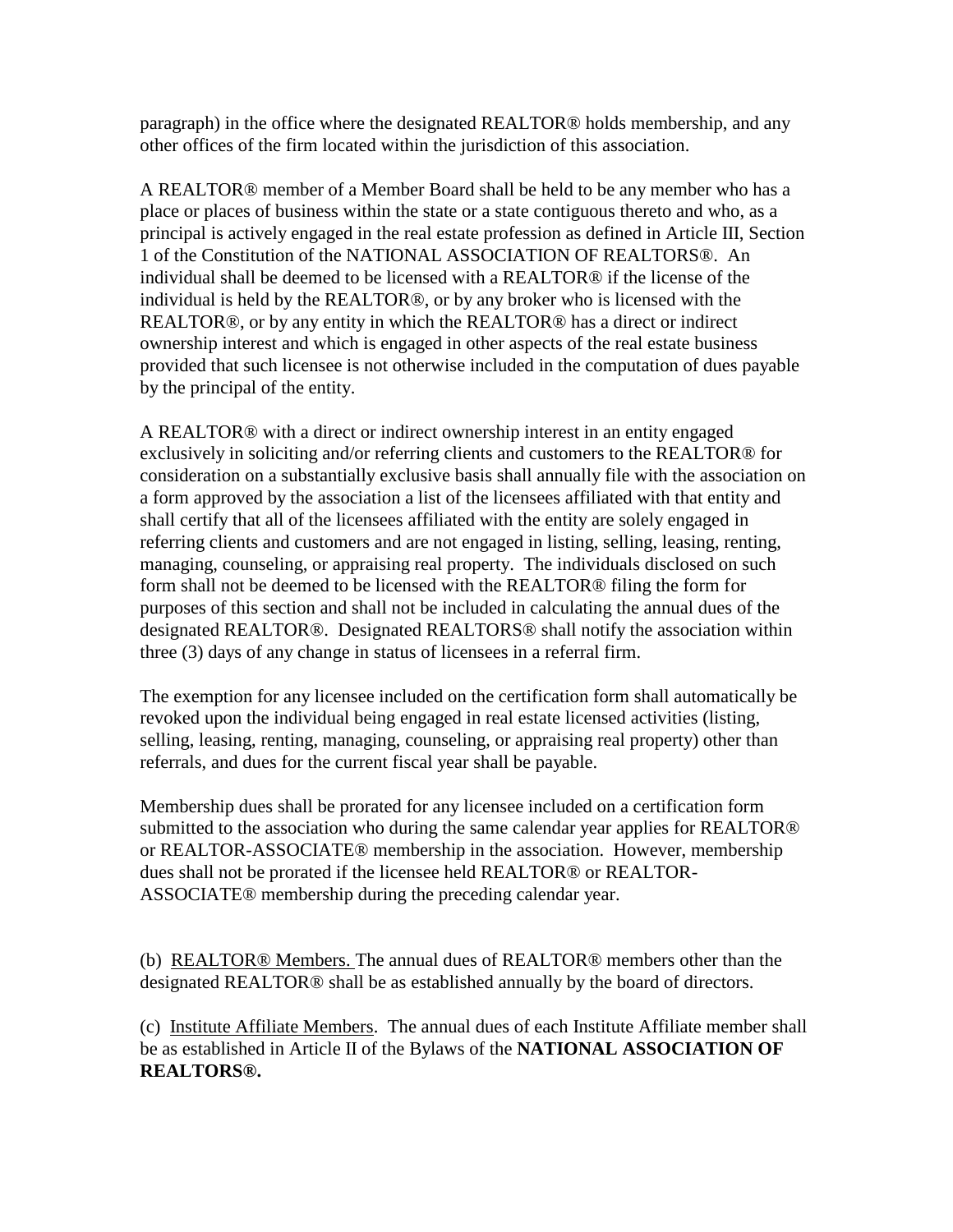(d) Affiliate Members. The dues of each Affiliate Member shall be in such amount as established annually by the Board of Directors.

(e) Public Service Members. The dues of each Public Service Member shall be in such amount as established annually by the Board of Directors.

(f) Honorary Members. Dues payable, if any, shall be at the discretion of the Board of Directors.

(g) Student Members. Dues payable, if any, shall be at the discretion of the Board of Directors.

**Section 3. Dues Payable.** Dues for all Members shall be payable annually in advance on the first day of January. Dues for new members shall be computed from the first day of the month in which a Member is notified of election and shall be prorated for the remainder of the year.

(a) In the event a sales licensee or licensed or certified appraiser who holds REALTOR® membership is dropped for nonpayment of Board dues, and the licensee remains with the Designated **REALTORS® firm**, the dues obligation of the "designated" REALTOR® (as set forth in Article X, Section 2(a) will be increased to reflect the addition of a non-member licensee. Dues shall be calculated from the first day of the current fiscal year and are payable within 30 days of the notice of termination.

**Section 4. Nonpayment of Financial Obligations.** If dues, fees, fines, or other assessments including amounts owed to the Board or the Board's Multiple Listing Service are not paid within one (1) month after the due date, the non-paying Member is subject to suspension at the discretion of the Board of Directors. Two (2) months after the due date, membership of the non-paying Member may be terminated at the discretion of the Board of Directors. Three (3) months after the due date, membership of the non-paying Member shall automatically terminate unless within that time the amount due is paid. However, no action shall be taken to suspend or expel a Member for nonpayment of disputed amounts until the accuracy of the amount owed has been confirmed by the Board of Directors. A former Member who has had his membership terminated for nonpayment of dues, fees, fines, or other assessments duly levied in accordance with the provisions of these Bylaws or the provisions of other Rules and Regulations of the Board or any of its services, departments, divisions or subsidiaries may apply for reinstatement in a manner prescribed for new applicants for membership, after making payment in full of all accounts due as of the date of termination.

**<u>Section 5. Deposits and Expenditures.</u>** Deposits and expenditures of funds shall be in accordance with policies established by the Board of Directors.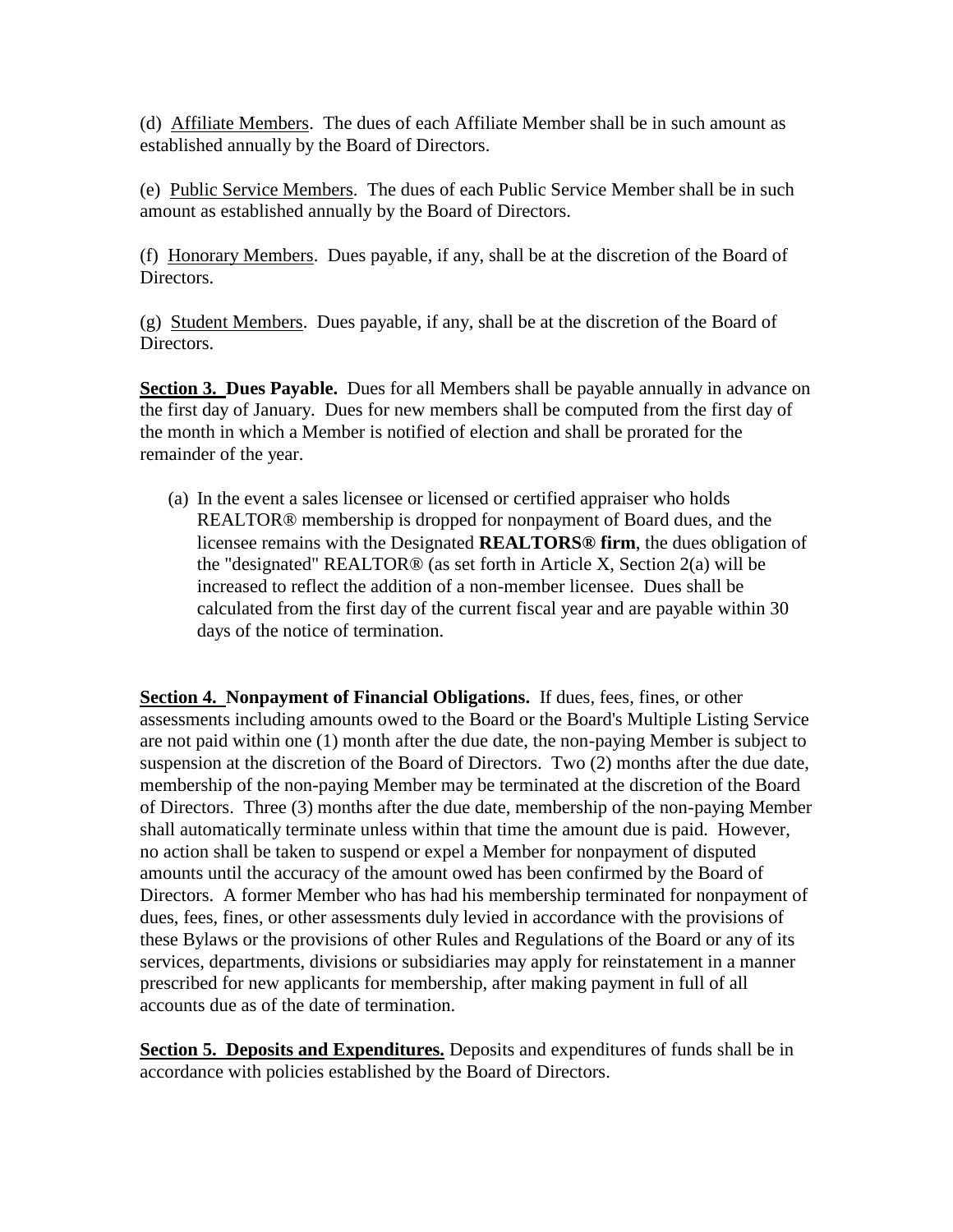**Section 6. Notice of Dues, Fees, Fines, Assessments, and Other Financial**

**Obligations of Members.** All dues, fees, fines, assessments, or other financial obligations to the Board or the Board's Multiple Listing Service shall be noticed to the delinquent Board Member in writing setting forth the amount owed and due date.

**Section 7.** The dues of REALTOR® Members who are REALTOR® Emeriti (as recognized by the National Association), past presidents and past treasurers of the National Association or Recipients of the Distinguished Service award shall be as determined by the Board of Directors.

# **ARTICLE XI - OFFICERS AND DIRECTORS**

**Section 1. Officers.** The elected officers of the Board shall be: A President, a Vice- President/President-Elect, a Secretary, and a Treasurer. The Secretary and Treasurer may be the same person. They shall be elected for terms of one year. Additionally, there shall be a State Director, who shall serve for two years.

Section 2. Duties of Officers. The duties of the officers shall be such as their titles, by general usage, would indicate and such as may be assigned to them by the Board of Directors. It shall be the particular duty of the Secretary/Chief Staff Executive (select one) to keep the records of the Board and to carry on all necessary correspondence with the **NATIONAL ASSOCIATION OF REALTORS®** and **OREGON ASSOCIATION OF REALTORS®**

**Section 3. Board of Directors.** The governing body of the Board shall be a Board of Directors consisting of the elected officers, the immediate past President of the Board and an elected State Director and two REALTOR® Members of the Board. The two REALTOR® Members (Local Directors) and the State Director shall be elected to serve for terms of two years.

### **Section 4. Election of Officers and Directors.**

(a) At least two (2) months before the annual election, a Nominating Committee of 3 REALTOR® Members shall be appointed by the President with the approval of the Board of Directors. The Nominating Committee shall select one candidate for each office and one candidate for each place to be filled on the Board of Directors. The report of the Nominating Committee shall be mailed or where permitted by state law, electronically transmitted to each Member eligible to vote at least three (3) weeks preceding the election. Additional candidates for the offices to be filled may be placed in nomination by a petition signed by at least 20% of the REALTOR® Members eligible to vote, and the signed acceptance by the nominee. The petition shall be filed with the Secretary at least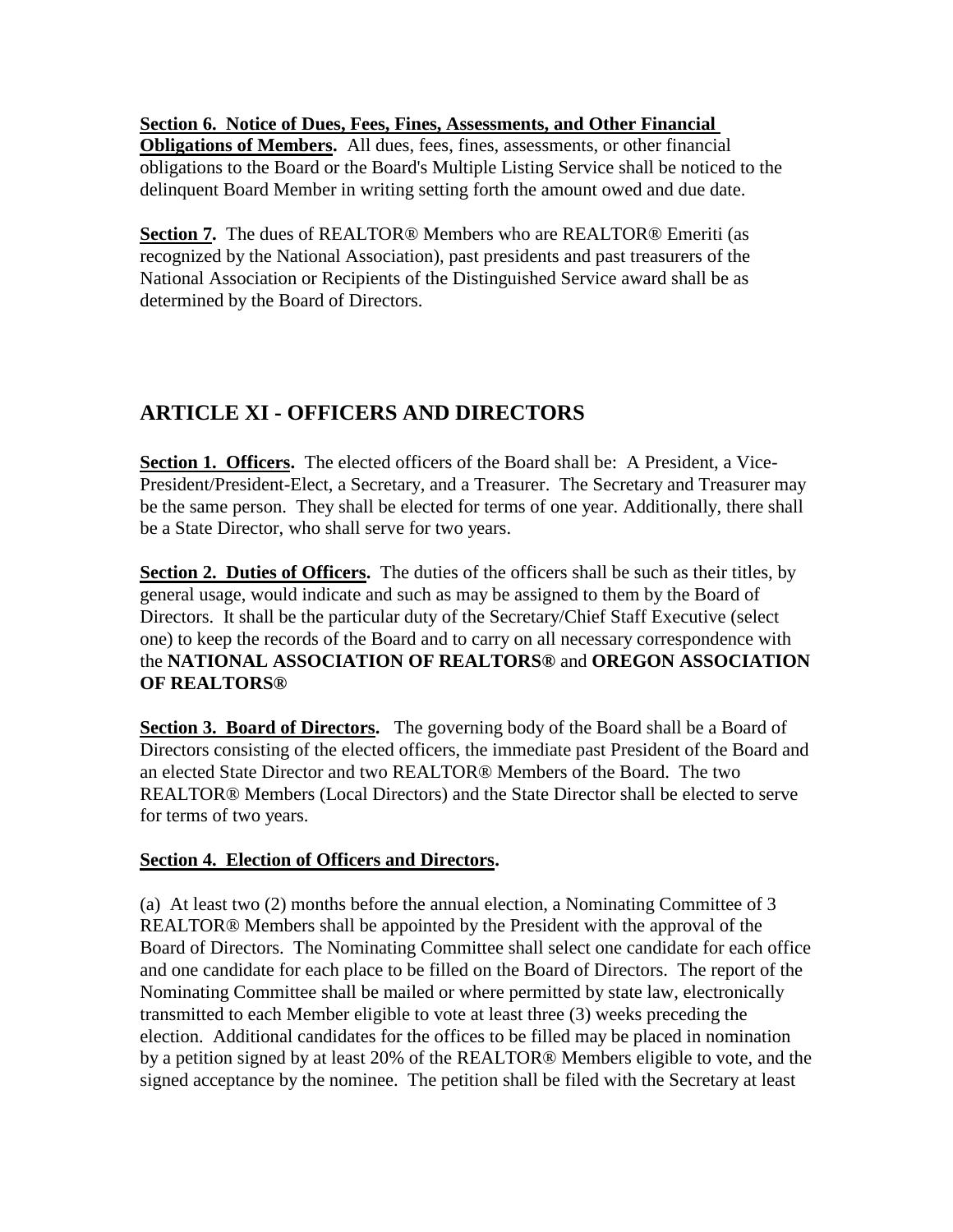two (2) weeks before the election. The secretary shall send notice of such additional nominations to all Members eligible to vote before the election.

(b)The election of Officers and Directors shall take place at the annual meeting or where permitted by state law, electronically. Where permitted by state law, and in accordance with applicable state requirements, election of officers may be conducted by electronic means, in accordance with procedures established by the Board of Directors.

.(c) The President, with the approval of the Board of Directors, shall appoint an Election Committee of two (2) REALTOR® Members to conduct the election. In case of a tie vote, the issue shall be determined by lot.

**Section 5. Vacancies.** Vacancies among the Officers and the Board of Directors shall be filled by a simple majority vote of the board of Directors until the next annual election.

**Section 6. Removal of Officers and Directors.** In the event that an Officer or Director is deemed to be incapable of fulfilling the duties for which elected, but will not resign from office voluntarily, the Officer or Director may be removed from office under the following procedure:

(a) A petition requiring the removal of an Officer or Director and signed by not less than one-third of the voting membership or majority of all Directors shall be filed with the President, or if the President is the subject of the petition, with the next ranking officer, and shall specifically set forth the reasons the individual is deemed to be disqualified from further service.

(b) Upon receipt of the petition, and not less than twenty (20) days or more than fortyfive (45) days thereafter a special meeting of the voting membership of the Board shall be held, and the sole business of the meeting shall be to consider the charge against the Officer or Director, and to render a decision on such petition.

(c) The special meeting shall be noticed to all voting Members at least ten (10) days prior to the meeting and shall be conducted by the President of the Board unless the President's continued service in office is being considered at the meeting. In such case, the next-ranking officer will conduct the meeting of the hearing by the Members. Provided a quorum is present, a three-fourths vote of Members present and voting shall be required for removal from office.

**Section 7, Chief Staff Executive.** There shall be a Chief Staff Executive, appointed by the Board of Directors, who shall be the chief administrative officer of the Board. The Chief Staff Executive shall have the authority to hire, supervise, evaluate and terminate other staff, if any, and shall perform such other duties as prescribed by the Board of Directors.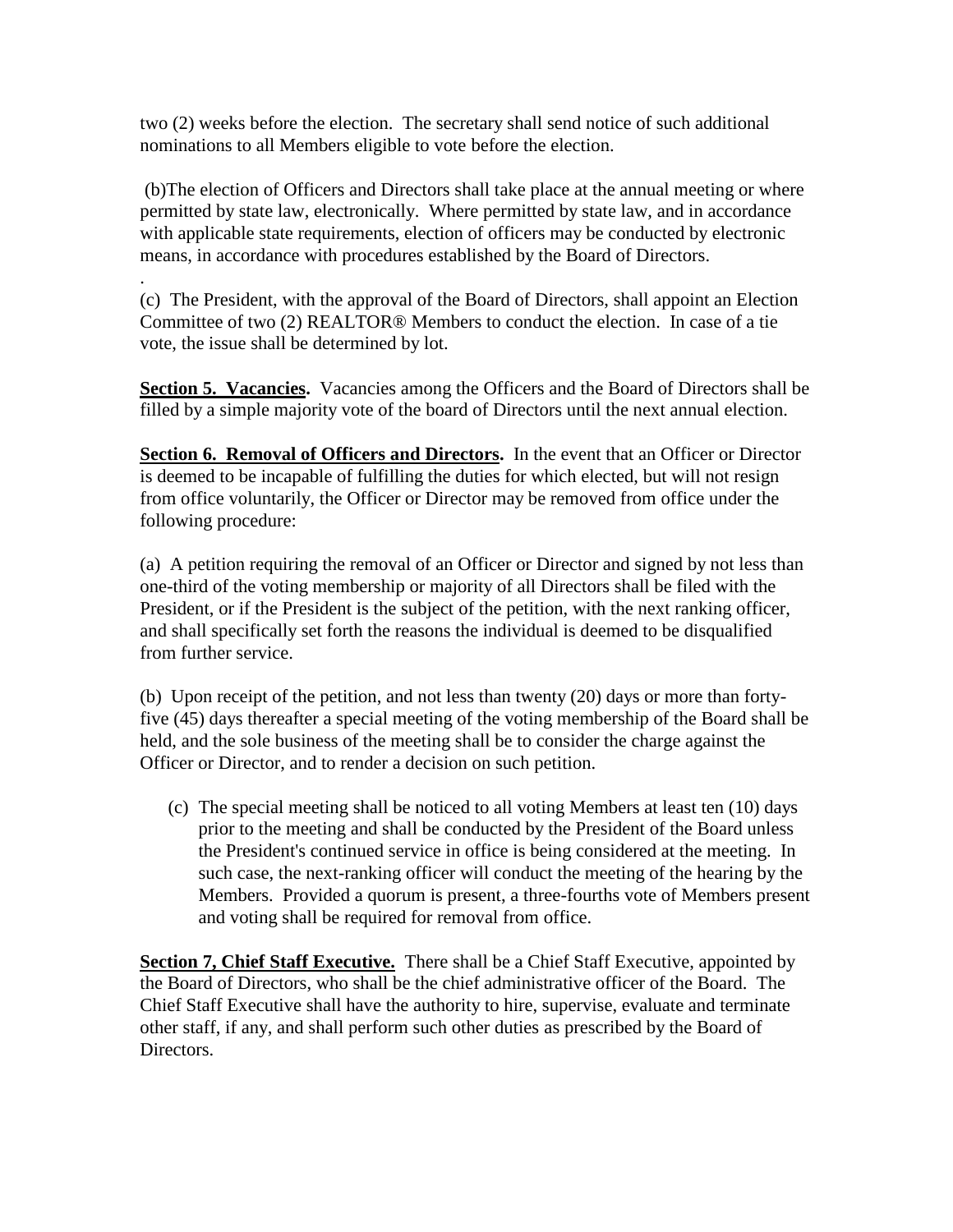# **ARTICLE XII - MEETINGS**

**Section 1. Annual Meetings.** The annual meeting of the Board shall be held during October of each year, the date, place and hour to be designated by the Board of Directors.

**Section 2. Meeting of Directors.** The Board of Directors shall designate a regular time and place of meetings. Absence from three consecutive regular meetings without an excuse deemed valid by the Board of Directors shall be construed as resignation.

**Section 3. Other Meetings.** Meetings of the Members may be held at other times as the President or the Board of Directors may determine, or upon the written request of at least 10% of the Members eligible to vote.

**Section 4.** Written notice shall be given every Member office entitled to participate in the meeting at least one (1) week preceding all meetings. If a special meeting is called, it shall be accompanied by a statement of the purpose of the meeting.

**Section 5. Quorum.** A quorum for the transaction of business shall consist of 10% of the Members eligible to vote. A majority vote will be by 50% plus 1 of those in attendance eligible to vote at any given meeting.

**Section 6. Electronic Transaction of Business.** To the fullest extent permitted by law, the Board of Directors or membership may conduct business by electronic means.

**Section 7. Action without Meeting.** Unless specifically prohibited by the articles of incorporation, any action required or permitted to be taken at a meeting of the board of directors may be taken without a meeting if, a consent in writing, setting forth the action so taken, shall be signed by all of the directors. The consent shall be evidenced by one or more written approvals, each of which sets forth the action taken and bears the signature of one or more directors. All the approvals evidencing the consent shall be delivered to the Chief Staff Executive to be filed in the corporate records. The action taken shall be effective when all the directors have approved the consent unless the consent specifies a different effective date.

## **ARTICLE XIII - COMMITTEES**

**Section 1. Standing Committees.** The President shall appoint from among the REALTOR® Members, subject to confirmation by the Board of Directors, the following standing committees:

Professional Standards Grievance Multiple Listing

Appointments to the Professional Standards Committee and Grievance Committee shall be consistent with the cooperative professional standards enforcement agreement of the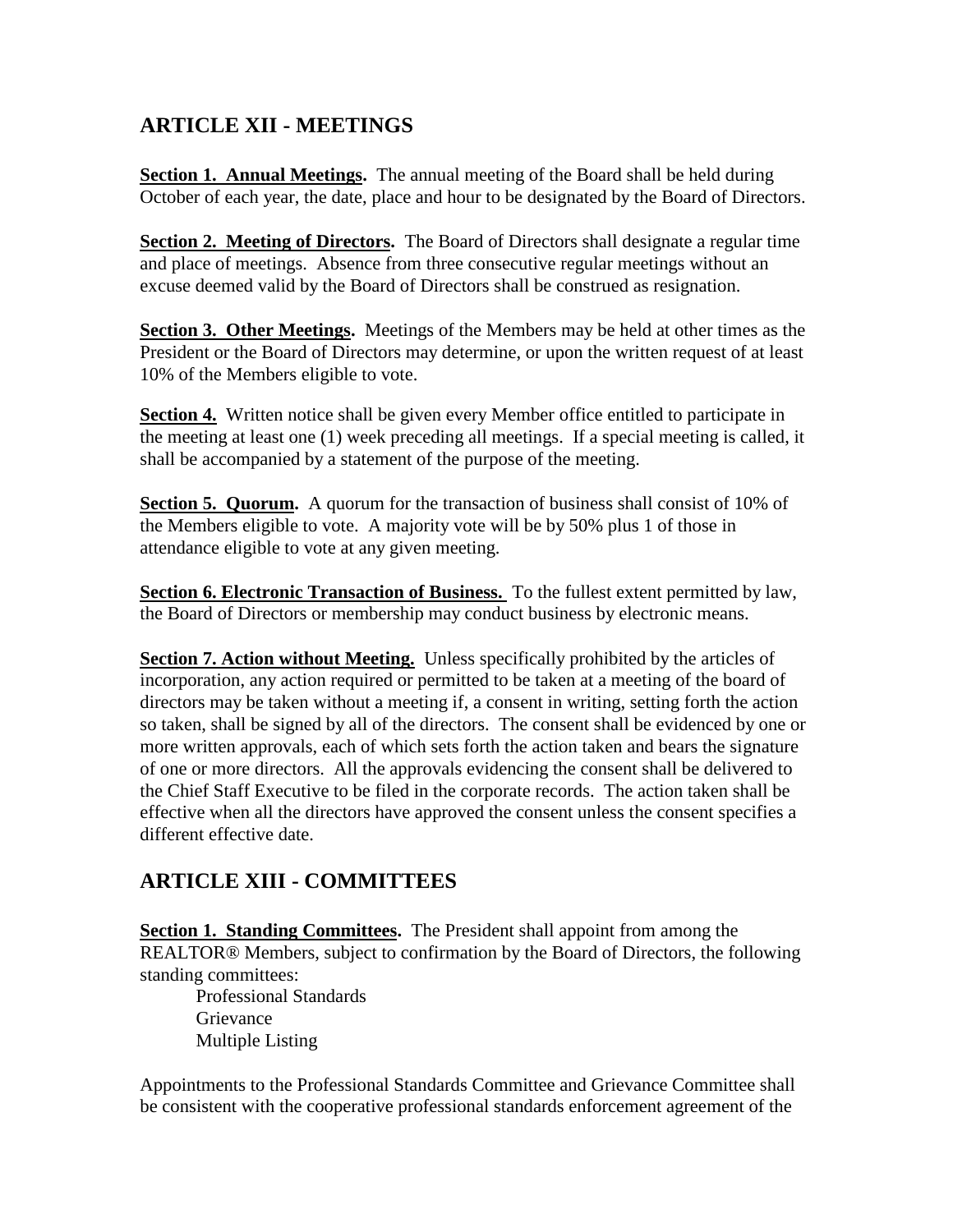Board. Other standing committees which may be listed under this section include, but are not limited to, Finance, Legislative, Public Relations, Membership, REALTOR® Protection, Education, Equal Opportunity, RPAC Fundraising, International, Commercial, Affordable Housing, Community Service, REALTOR® of the year, etc.

**Section 2. Special Committees.** The President shall appoint, subject to confirmation by the Board of Directors, special committees as deemed necessary.

**Section 3. Organization.** All committees shall be of such size and shall have duties, functions, and powers as assigned by the President or the Board of Directors except as otherwise provided in these Bylaws.

**Section 4. President.** The President shall be an ex-officio member of all standing committees and shall be notified of their meetings.

**Section 5. Action without Meeting.** Any committee may act by unanimous consent in writing without a meeting. The consent shall be evidenced by one or more written approvals, each of which sets forth the action taken and bears the signature of one or more of the members of the committee.

**Section 6. Attendance by Telephone.** Members of a committee may participate in any meeting through the use of a conference telephone or similar communications equipment by means of which all persons participating in the meeting can hear each other. Such participation shall be at the discretion of the President and shall constitute presence at the meeting.

# **ARTICLE XIV-FISCAL AND ELECTIVE YEAR**

**Section 1.** The fiscal year of the Board shall be January 1 to December 31.

**Section 2.** The elective year of the Board shall be January 1 to December 31.

## **ARTICLE XV-RULES OF ORDER**

**Section 1.** Robert's Rules of Order, latest edition, shall be recognized as the authority governing the meetings of the Board, its Board of Directors, and committees, in all instances wherein its provisions do not conflict with these Bylaws.

# **ARTICLE XVI - AMENDMENTS**

**Section 1.** These Bylaws may be amended by a majority vote of the Members present and qualified to vote at any meeting at which a quorum is present, provided the substance of such proposed amendment or amendments shall be plainly stated in the call for the meeting, except that the Board of Directors may, at any regular or special meeting of the Board of Directors at which a quorum is present, approve amendments to the Bylaws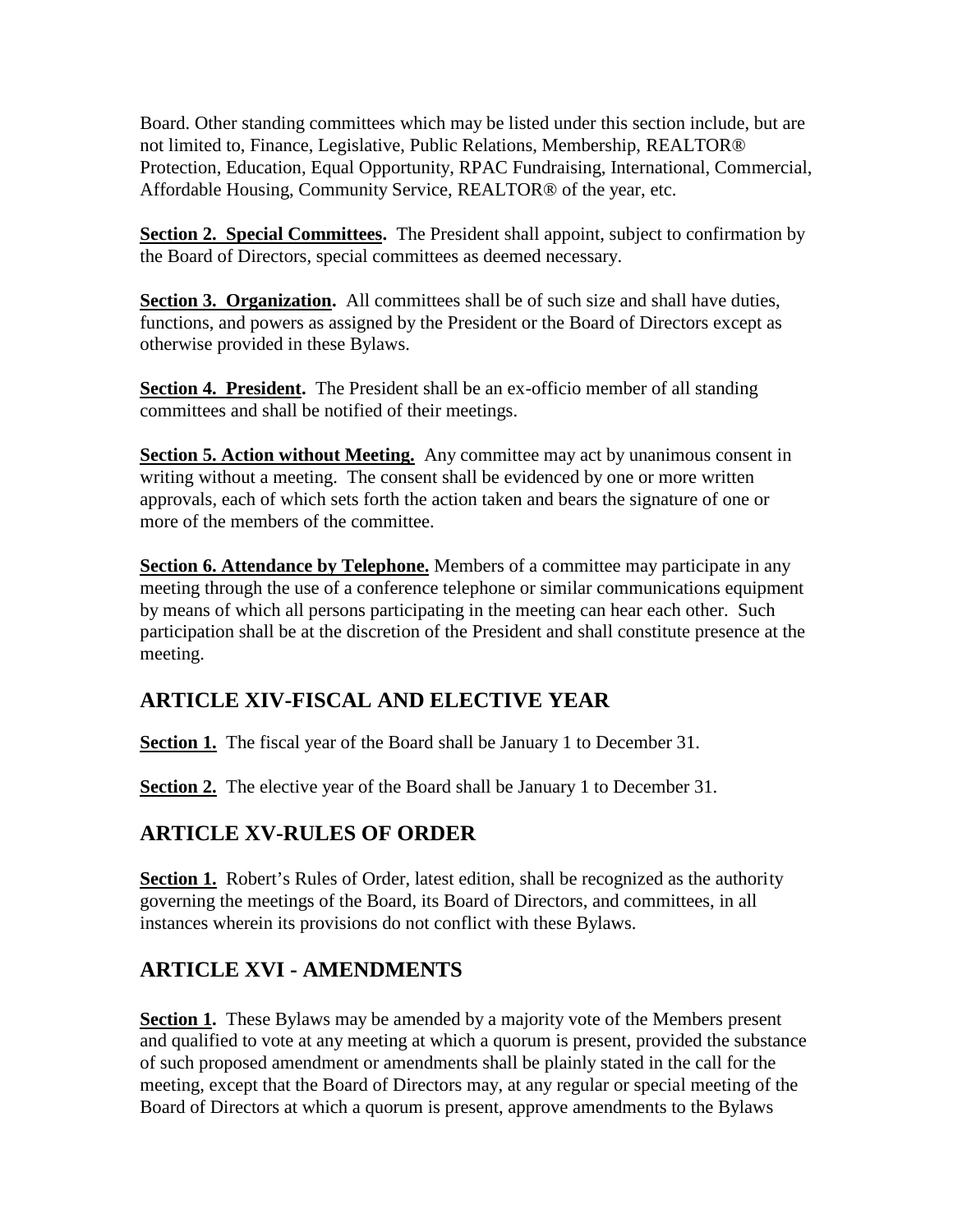which are mandated by NAR policy.

**Section 2**. Notice of all meetings at which amendments are to be considered shall be mailed to every member eligible to vote at least one (1) week prior to the meeting.

**Section 3.** Amendments to these Bylaws affecting the admission or qualification of REALTOR® and Institute Affiliate Members, the use of the terms REALTOR® and **REALTORS®,** or any alteration in the territorial jurisdiction of the Board shall become effective upon their approval as authorized by the Board of Directors of the **NATIONAL ASSOCIATION OF REALTORS®.**

## **ARTICLE XVII - DISSOLUTION**

Section 1. Upon the dissolution of this Board, the Board of Directors, after providing for the payment of all obligations, shall distribute any remaining assets to the **OREGON ASSOCIATION OF REALTORS®** or, within its discretion, to any other non-profit tax-exempt organization.

## **ARTICLE XVIII - MULTIPLE LISTING**

**Section 1. Authority.** The Board of **REALTORS®** shall maintain for the use of its Members and authorized participants, a Multiple Listing Service which shall be subject to the Bylaws of the Board of **REALTORS®** and such Rules and Regulations as may be hereinafter adopted.

**Section 2. Purpose.** A Multiple Listing Service is a means by which authorized Participants make blanket unilateral offers of compensation to other Participants (acting as subagents, buyer agents, or in other agency or non-agency capacities defined by law);by which cooperation among participants is enhanced; by which information is accumulated and disseminated to enable authorized Participants to prepare appraisals, analyses, and other valuations of real property for bona-fide clients and customers; by which Participants engaging in real estate appraisal contribute to common data bases; and is a facility for the orderly correlation and dissemination of listing information so participants may better serve their clients and the public. Entitlement to compensation is determined by the cooperating broker's performance as procuring cause of the sale (or lease).

**Section 3. Participation.** Any REALTOR® Member of this or any other Board who is a principal, partner, or corporate officer, branch manager, or authorized participant acting on behalf of the principal, without further qualification, except as otherwise stipulated in these Bylaws, shall be eligible to participate in Multiple Listing upon agreeing in writing to conform to the Rules and Regulations thereof and to pay the costs incidental thereto.\* However, under no circumstances is any individual or firm, regardless of membership status entitled to Multiple Listing Service "Membership" or "Participation" unless they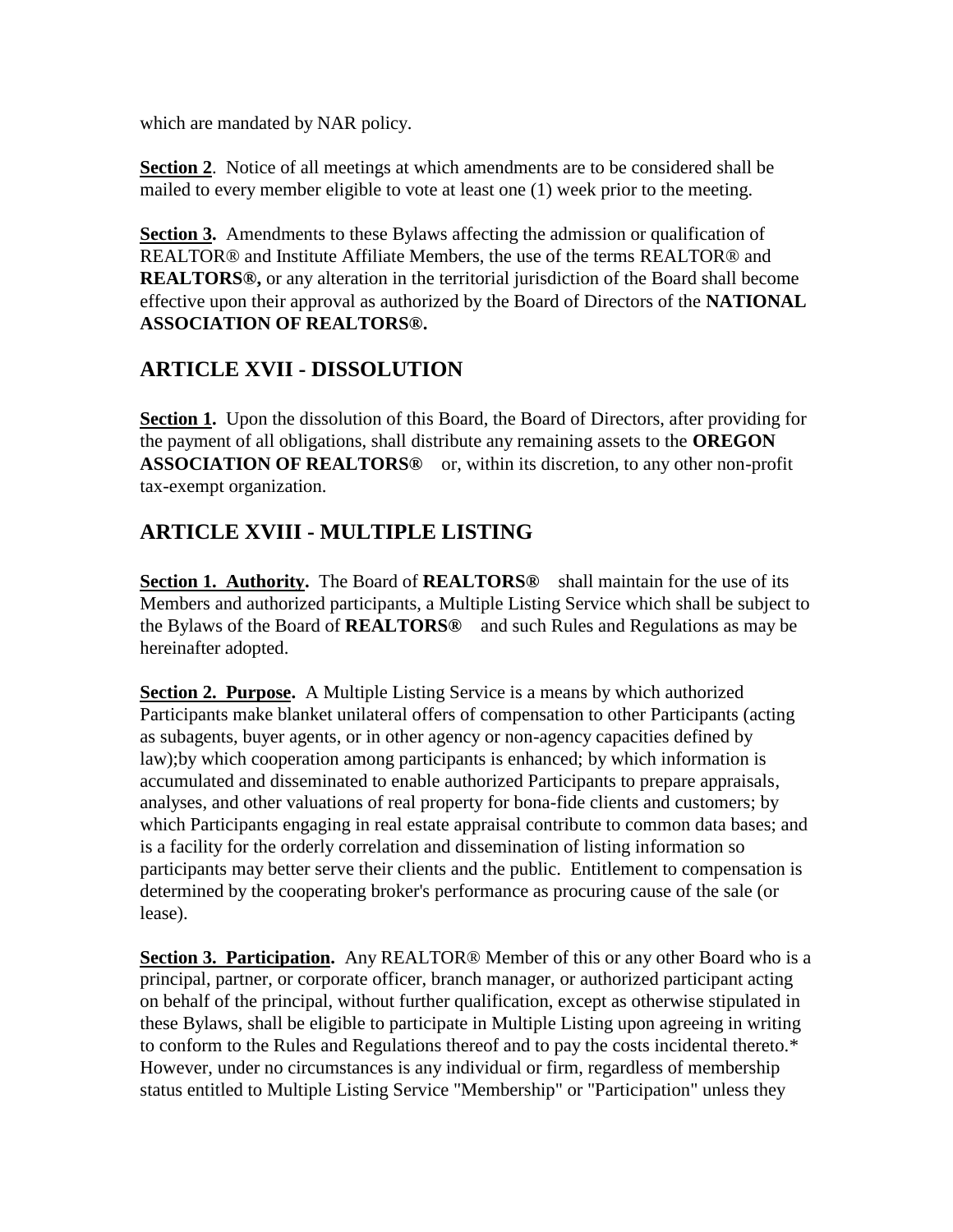hold a current, valid real estate broker's license and offer or accept compensation to and from other Participants or are licensed and certified by an appropriate state and regulatory agency to engage in the appraisal of real property.\*\* Use of information developed by or published by a Board Multiple Listing Service is strictly limited to the activities authorized under a Participant's licensure(s) or certification and unauthorized uses are prohibited. Further, none of the foregoing is intended to convey "Participation" or "Membership" or any right of access to information developed or published by a Board Multiple Listing Service where access to such information is prohibited by law.

Note: Mere possession of a broker's license is not sufficient to qualify for MLS participation. Rather, the requirement that an individual or firm offers or accepts cooperation and compensation means that the Participant actively endeavors during the operation of its real estate business to list real property of the type listed on the MLS and/or to accept offers of cooperation and compensation made by listing brokers or agents in the MLS. "Actively" means on a continual and on-going during the operation of the Participant's real estate business. The 'actively' requirement is not intended to preclude MLS participation by Participant or potential Participant that operates a real estate business on a part time, seasonal, or similarly time-limited basis or that has its business interrupted by periods of relative inactivity occasioned by market conditions. Similarly; the requirement is not intended to deny MLS participation to a Participant or potential Participant who has not achieved a minimum number of transactions despite good faith efforts. Nor is it intended to permit an MLS to deny participation based on the level of service provided by the Participant or potential Participant if the level of service satisfies state law.

The key is that the Participant or potential Participant actively endeavors to make or accept offers of cooperation and compensation with respect to properties of the type that are listed on the MLS in which participation is sought. This requirement does not permit an MLS to deny participation to a Participant or potential Participant that operates a Virtual Office Website ("VOW") (including a VOW that the Participant uses to refer customers to other Participants) if the Participant or potential Participant actively endeavors to make or accept offers of cooperation and compensation. An MLS may evaluate whether a Participant or potential Participant "actively endeavors during the operation of it's real estate business" to "offer or accept cooperation and compensation" only if the MLS has a reasonable basis to believe the Participant or potential Participant is in fact not doing so. The membership requirement shall be applied on a nondiscriminatory manner to all Participants and potential Participants.

**Section 4. Supervision.** The activity shall be operated under the supervision of the Multiple Listing Committee, in accordance with the Rules and Regulations, subject to approval of the Board of Directors.

**Section 5. Appointment of Committee.** The President shall appoint, subject to the confirmation of the Board of Directors, a membership equal to the number of participants as described in Article XVIII, Section 3. A quorum shall be seven participants or their